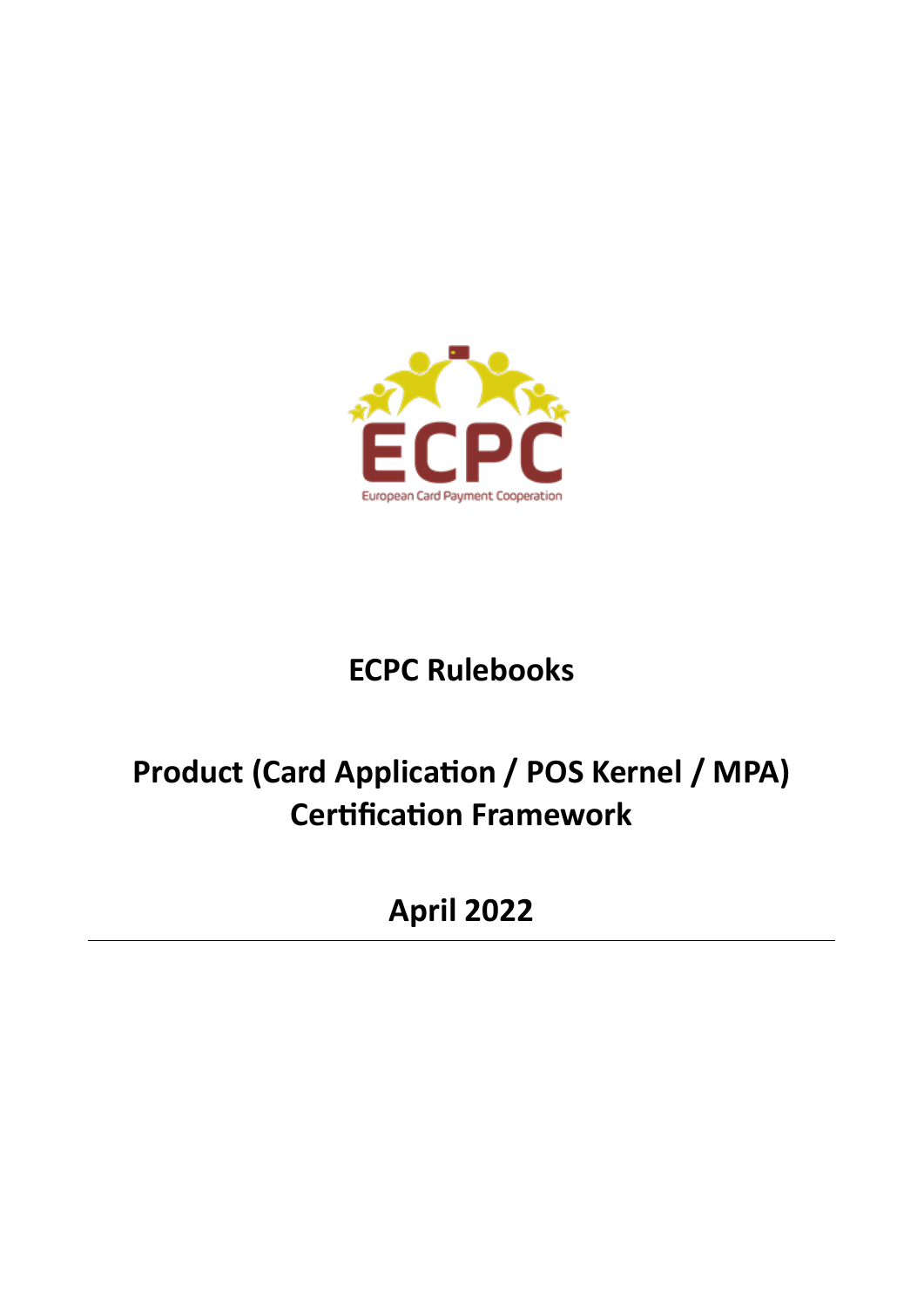#### **Confidential**

#### **COPYRIGHT**

This document is confidential and protected by copyright.

Its contents must not be disclosed or reproduced in any form whatsoever without the prior written consent of the European Card Payment Cooperation CV (ECPC).

Except with respect to the limited license to download and print certain material from this document for non-commercial and personal use only, nothing contained in this document shall grant any license or right to use any of the ECPC's proprietary material.

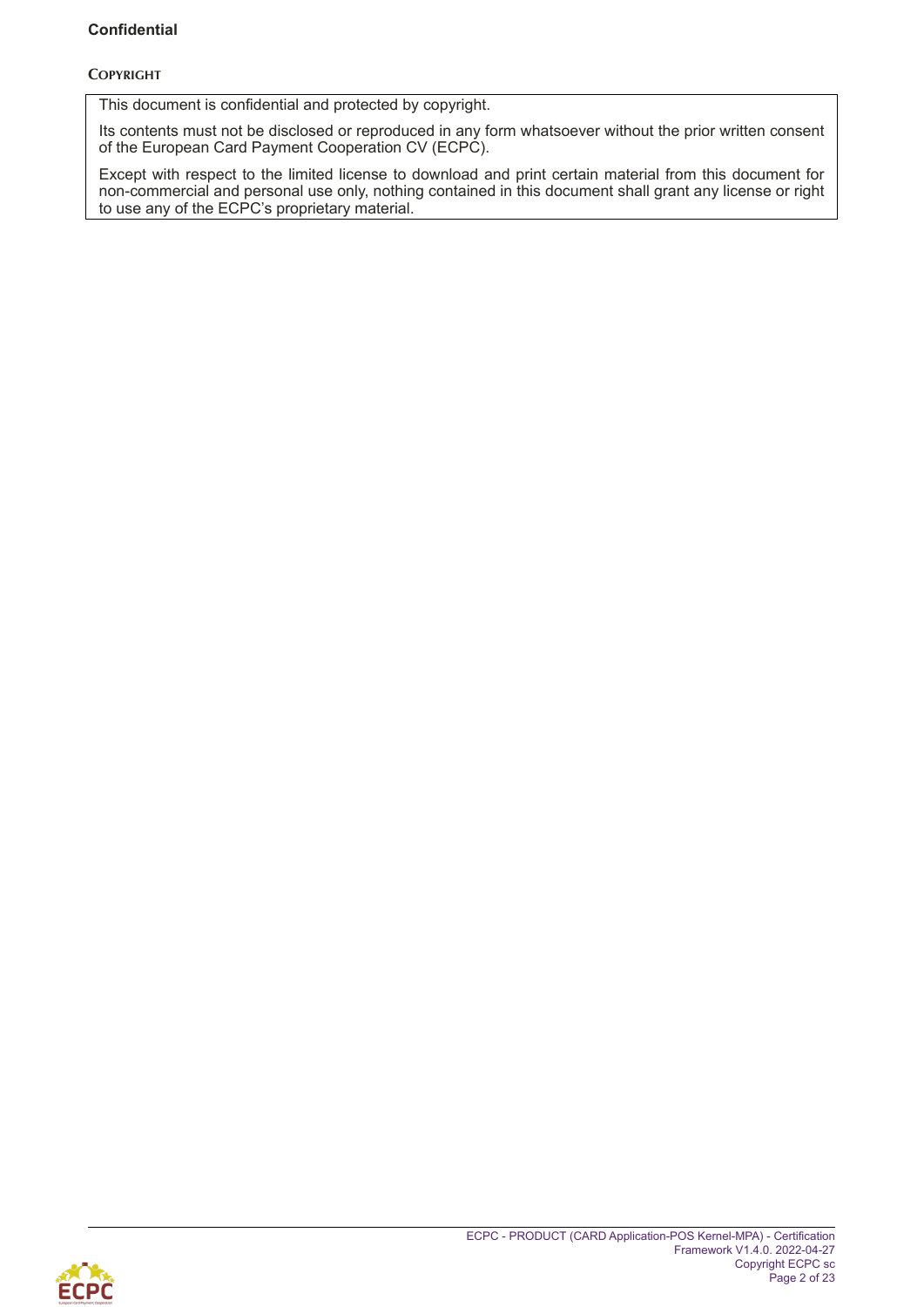# <span id="page-2-0"></span>**Table of Contents**

| <b>Table of Contents</b>                                                      | 3        |
|-------------------------------------------------------------------------------|----------|
| 1. Changes from the previous version                                          | 5        |
| 2. General Information                                                        | 6        |
| 2.1. Purpose and scope                                                        | 6        |
| 2.2. Definitions                                                              | 6        |
| 2.3. References                                                               | 7        |
| <b>General Principles</b><br>3.                                               | 9        |
| <b>Certification Process</b><br>4.                                            | 10       |
| 4.1. Main Flow                                                                | 10       |
| 4.2. Registration Phase                                                       | 10       |
| 4.3. Certification Request Phase                                              | 10       |
| 4.4. Test Request Phase                                                       | 11       |
| 4.5. Laboratory Test Phase                                                    | 11       |
| 4.5.1. Validation of Test Tools                                               | 11       |
| 4.5.2. Test Tool Policy                                                       | 11       |
| 4.6. Certification Phase                                                      | 11       |
| 4.6.1. Evaluation of the compliance                                           | 12       |
| 4.6.2. Decision of Certification                                              | 12       |
| 4.6.3. Certificate issuance                                                   | 12       |
| 4.6.4. Certification of product change<br>4.7. Certification Fees             | 13<br>13 |
| 4.8. Publication of the ECPC Certificates                                     | 13       |
|                                                                               |          |
| 5. Life cycle of the Certification                                            | 14       |
| 5.1. Termination                                                              | 14       |
| 5.2. Discrepancy affecting the certification                                  | 14       |
| 5.3. Suspension of a Certificate                                              | 14       |
| 5.4. Withdrawal of a Certificate                                              | 14       |
| <b>Appendix A: Accredited Certification Bodies</b><br>6.                      | 15       |
| <b>Appendix B: Evaluation Laboratories registered</b><br>7.                   | 16       |
| <b>Appendix C: Validated Test Tools</b><br>8.                                 | 17       |
| <b>Appendix D: Certification Check List</b><br>9.                             | 18       |
| 9.1. Certification ADMINISTRATION                                             | 18       |
| 9.2. #1 - Certificate REQUEST                                                 | 18       |
| 9.2.1. IDENTIFICATION OF THE CARD APPLICATION (Only if the Product is a Card) | 19       |
| 9.2.2. IDENTIFICATION OF THE POS Kernel (only if the Product is a POS Kernel) | 20       |
| 9.2.3. IDENTIFICATION OF THE MPA (only if the Product is a MPA)               | 20       |
| 9.3. #2 - ELIGIBILITY OF THE SOLUTION                                         | 21       |
| 9.4. #3 - Evaluation Reports SUBMISSION                                       | 21       |

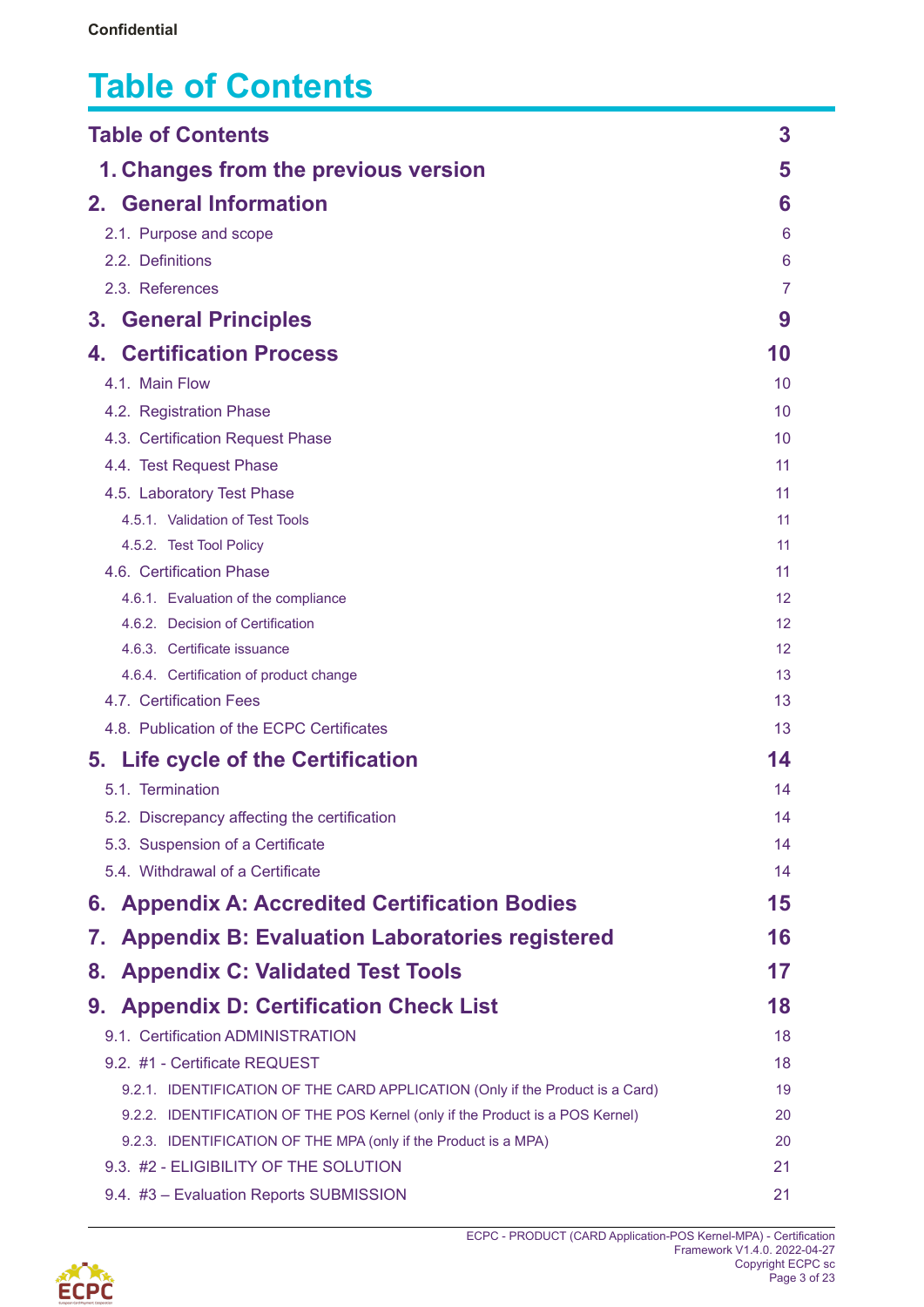#### **Confidential**

| 10. Appendix E: Template Certification Letter | 23  |
|-----------------------------------------------|-----|
| 9.6. #4b – Certification DECISION             | -22 |
| $9.5.$ #4a – FILES VALIDATION                 |     |

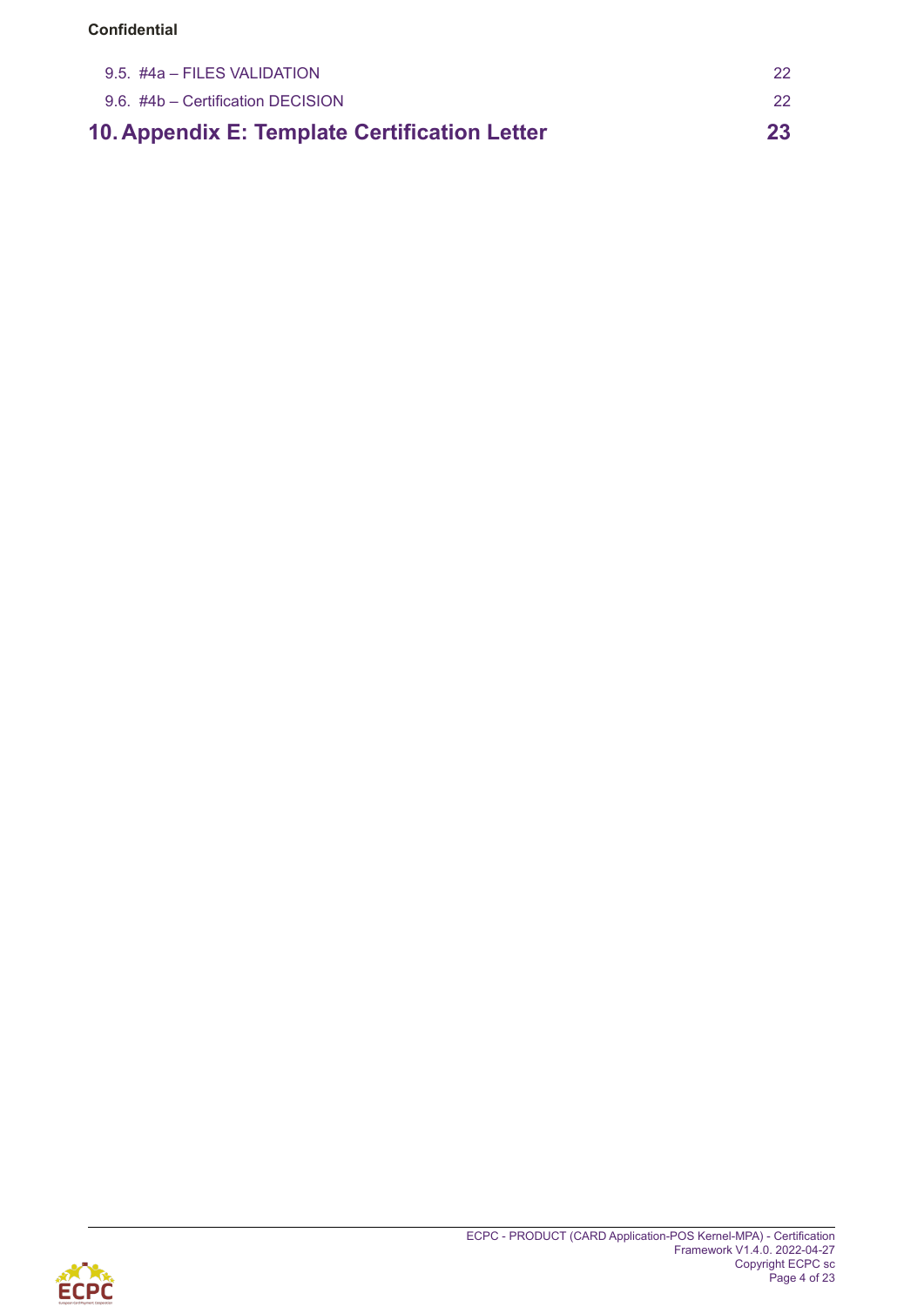# <span id="page-4-0"></span>**1. Changes from the previous version**

This chapter highlights the main differences between the last version of the present document and this new version:

- This is the 10<sup>th</sup> version of this document.
- Update Kernel ICS version
- Remove qualified Card and POS kernel test tool in 8 Appendix C: Validated Test Tools
- Add an example of product change (4.6.4.1)

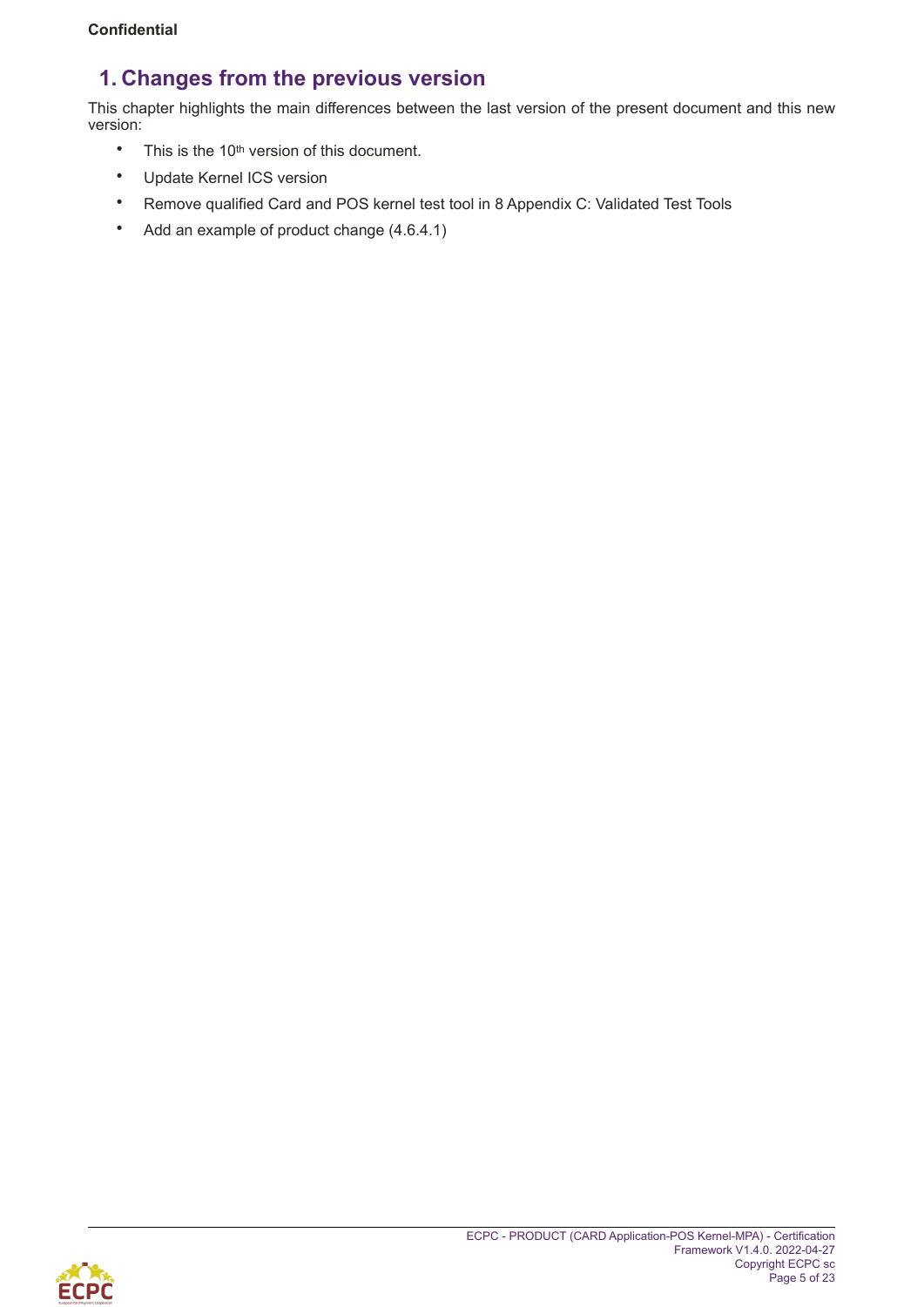# <span id="page-5-0"></span>**2. General Information**

### <span id="page-5-1"></span>**2.1. Purpose and scope**

This document describes the complete ECPC Product Certification Framework, relying on the different Product-related Rulebooks (RBs), including:

- Relations between the ECPC, the Certification Bodies, the Evaluation Laboratories and the Vendors.
- All "need to know" by CB's, ELs and Vendors.
- And all other corresponding activities that are outside the CB scope.

The Framework applies to the following "**Products**" as:

- Dual Interface Card Application
- POS Kernel
- MPA (Mobile Payment Application with HCE interface)

This rulebook is intended for the companies that have previously registered to ECPC via the ECPC website (europeancardpaymentcooperation.eu/) and completed the Registration Request form available on this website seeking to submit their **Products** for ECPC Certification. The Certification includes functional requirements according to the following Certification program:

| <b>PRODUCT VENDORS</b>              |  |  |
|-------------------------------------|--|--|
| <b>Product Approval</b>             |  |  |
| Card Application / POS Kernel / MPA |  |  |
| <b>Functional Requirements</b>      |  |  |

A certificate issued by ECPC accredited Certification Bodies based on the rules defined in this document will be recognized by all card schemes/approval bodies willing to accept it for Type Approval.

# <span id="page-5-2"></span>**2.2. Definitions**

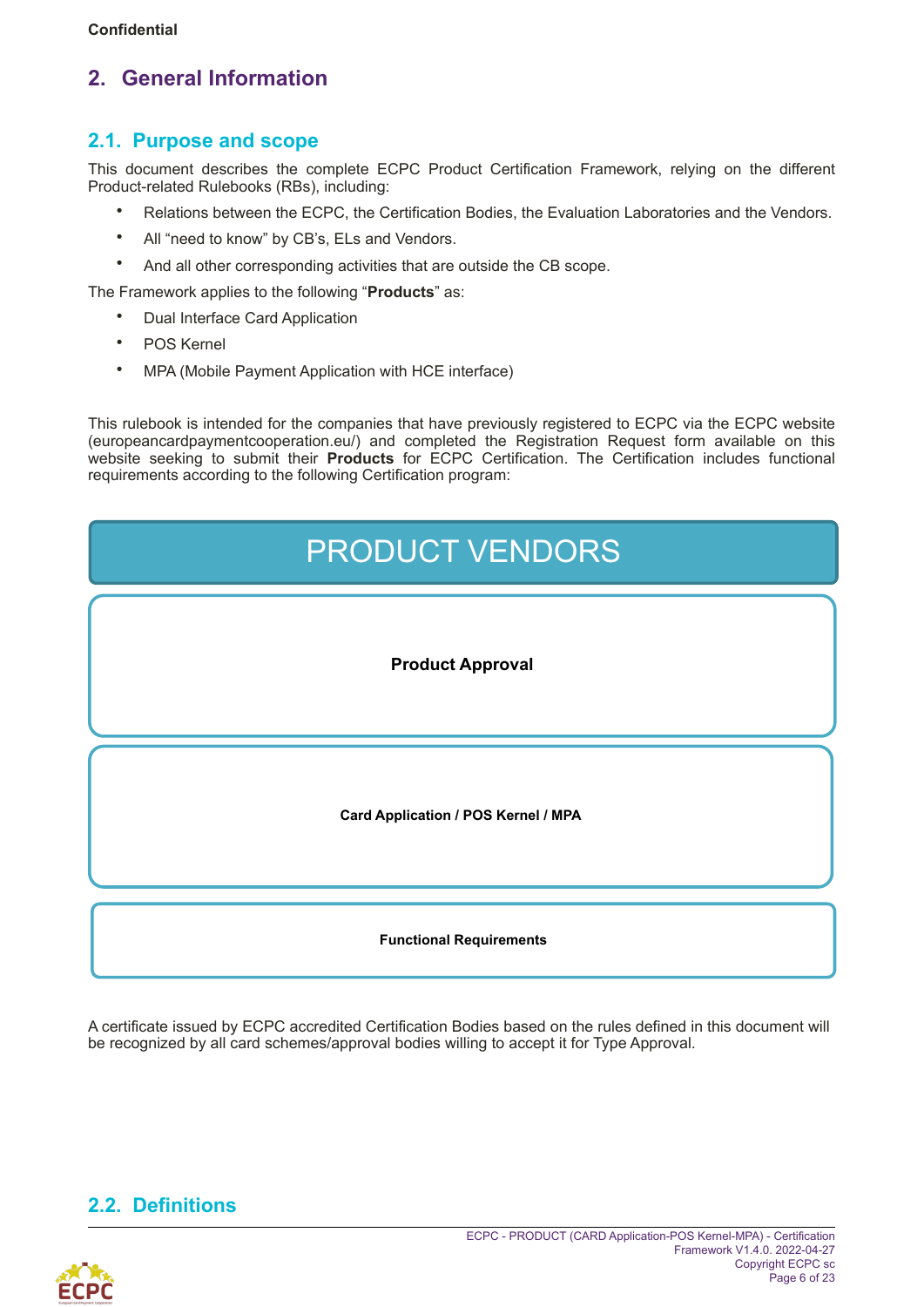#### **Confidential**

Abbreviations and capitalized terms used in the present document are defined in the SCS Card Standardization "Volume". They have the same meaning here.

The following abbreviations and capitalized terms are used in this document:

| Term or<br><b>Abbreviation</b>                                       | <b>Definition</b>                                                                                                                                                                                                                                                                                                 |
|----------------------------------------------------------------------|-------------------------------------------------------------------------------------------------------------------------------------------------------------------------------------------------------------------------------------------------------------------------------------------------------------------|
| <b>Type Approval</b>                                                 | The process which a product or solution must undergo in order to obtain the<br>authorization for deployment from a given card payment scheme or Approval Body.                                                                                                                                                    |
| CB                                                                   | <b>Certification Body</b>                                                                                                                                                                                                                                                                                         |
| Certification<br><b>Body</b>                                         | A Certification Body is an organization responsible for Issuing certificates to confirm<br>that product solutions have been successfully tested against a given implementation<br>specification. This process is based on evaluations or tests performed by laboratories<br>accredited by the Certification Body. |
| $\mathbf C$<br>P<br>E.<br>$\mathbf{C}$<br>Certification<br>Committee | Committee composed of members of the ECPC in charge of reviewing and monitoring<br>all certification activities, related to the implementation based the ECPC specifications.                                                                                                                                     |
| <b>CPLC</b>                                                          | <b>Card Production Life Cycle</b>                                                                                                                                                                                                                                                                                 |
| <b>ICS</b>                                                           | <b>Implementation Conformance Statement</b>                                                                                                                                                                                                                                                                       |
|                                                                      | Form completed by the certification applicant listing all the optional functions $-$ as<br>specified in the ECPC reference specification – according to the ECPC requirements.                                                                                                                                    |
| <b>Vendor</b>                                                        | Product manufacturer and/or any other entity requesting the ECPC Certification.                                                                                                                                                                                                                                   |
| <b>Functional Test</b><br><b>Report</b>                              | Document issued by an Evaluation Laboratory summarizing the test results of the<br>functional Tests performed by the Evaluation Laboratory.                                                                                                                                                                       |
| <b>Security Test</b><br><b>Report</b>                                | Document issued by an Evaluation Laboratory summarizing the test results of the<br>Security evaluation performed by the Evaluation Laboratory.                                                                                                                                                                    |
| Evaluation<br>Laboratory (EL)                                        | Entity registered by a Certification Body to perform functional and/or security<br>compliance Testing on a Certification Product having implemented specifications<br>recognized by the ECPC.                                                                                                                     |
| <b>Product</b>                                                       | Certification Vendor Product, having<br>implemented specification recognized by the ECPC,<br>submitted for Certification                                                                                                                                                                                          |
| Tool<br>Test                                                         | Entity recognized by the ECPC Certification Committee to validate Test Tools.                                                                                                                                                                                                                                     |
| Validation<br><b>Manager</b>                                         | Typically, Certification Bodies are entitled, by ECPC Certification Committee, for this<br>role.                                                                                                                                                                                                                  |
| <b>MPA</b>                                                           | Mobile Payment Application (HCE application)                                                                                                                                                                                                                                                                      |

### <span id="page-6-0"></span>**2.3. References**

The complete list of applicable rulebooks is available on: docs - European Card Payment Cooperation

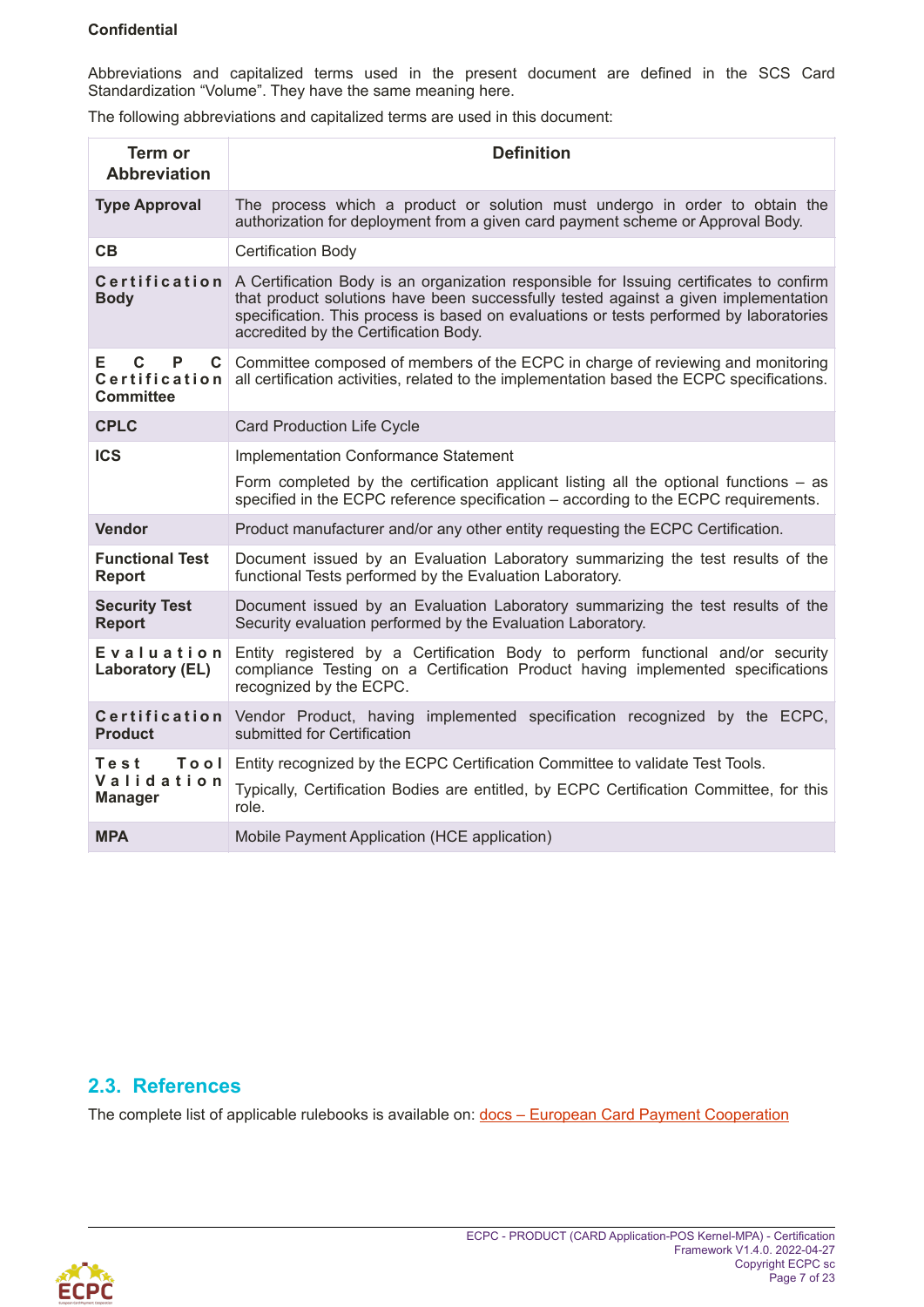| <b>Reference</b>                                                             | <b>Document Title</b>                                                                           |  |
|------------------------------------------------------------------------------|-------------------------------------------------------------------------------------------------|--|
| <b>CPACE-HCE V1.0</b>                                                        | CPACE for Host Card Emulation (HCE) in a<br>Consumer Device Version 1.0                         |  |
| <b>CPACE-Terminal-Kernel-Specification V1.0 20180712</b>                     | Functional Specification Terminal Kernel<br>Version 1.0                                         |  |
| Specification_Bulletin_CPACE_Kernel_N1_1.0_July2020                          | <b>CPACE Kernel Specification update</b>                                                        |  |
| Kernel Specification Bulletin N°2 February 2021                              | <b>CPACE Kernel Specification update</b>                                                        |  |
| Kernel Specification Bulletin N°3 June 2021                                  | <b>CPACE Kernel Specification update</b>                                                        |  |
| Kernel Specification Bulletin N°4 November 2021                              | <b>CPACE Kernel Specification update</b>                                                        |  |
| <b>Implementation Conformance Statement CPACE-Kernel</b><br>1.2.0 March 2022 | Implementation Conformance Statement<br>(ICS) for Kernel Functional Testing                     |  |
| <b>CPACE-DIC V1.0 171018</b>                                                 | <b>CPACE for Dual Interface Cards Functional</b><br>Specification Version 1.0                   |  |
| <b>Specification Bulletin CPACE-DIC N1 Dec2019</b>                           | <b>CPACE-DIC Specification Update</b>                                                           |  |
| <b>Specification Bulletin CPACE-DIC N2 April2020</b>                         | <b>CPACE-DIC Specification Update</b>                                                           |  |
| <b>Specification Bulletin CPACE-DIC N3 April2021</b>                         | <b>CPACE-DIC Specification Update</b>                                                           |  |
| <b>Implementation Conformance Statement CPACE-DIC 1.2</b><br><b>May 2021</b> | <b>Implementation Conformance Statement</b><br>(ICS) for Card Application Functional<br>Testing |  |
| Technical Note CPACE-DIC N1 Card Mute July2020                               | <b>CPACE DIC Technical Note CARD "Mute"</b><br>functionality                                    |  |
|                                                                              |                                                                                                 |  |

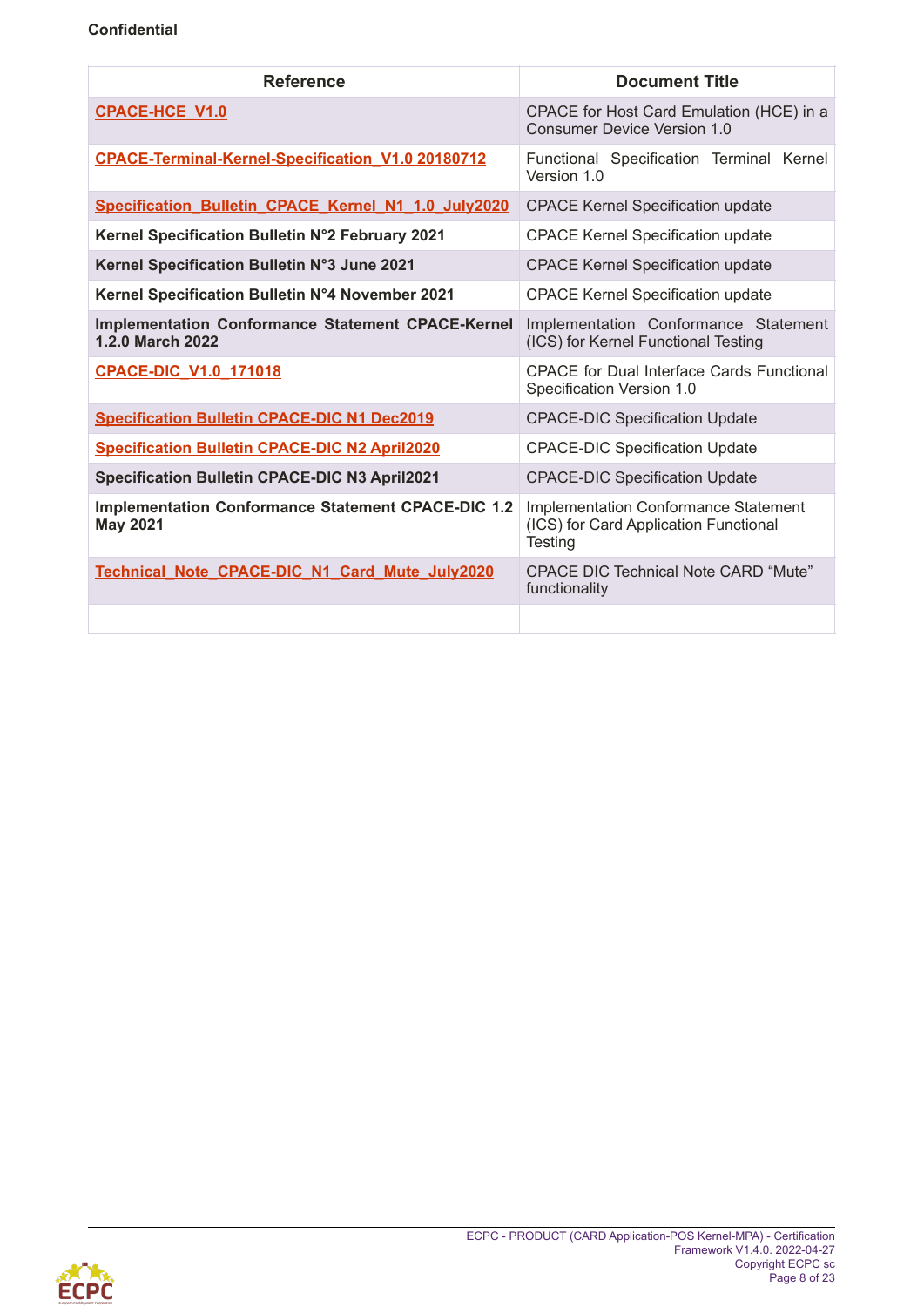## <span id="page-8-0"></span>**3. General Principles**

In accordance with the SEPA guidelines ("Volume"), the ECPC Card Certification Scheme is organized in 3 levels:

- 1. The **ECPC Certification Committee** is composed of members of the ECPC in charge of reviewing and monitoring all certification activities, related to the implementation based on ECPC specifications.
- 2. **Certification Bodies** certify the compliance of systems based on technical evaluations performed by the Evaluation Laboratories. These certificates are the requested proofs of compliance and can form part of the Approval submission.
- 3. **Evaluation Laboratories** perform the technical (functional or security) evaluations of the solutions to be certified.

The ECPC Certification Committee's requirements consist of the ECPC specifications and market standards or norms recognized by the ECPC. The Certification Scheme thus comprises:

#### ▪ **Certification Bodies accredited by the ECPC Certification Committee:**

These Certification Bodies certify products based on evaluation reports drawn up by registered Evaluation Laboratories. The list is attached in section [6.](#page-14-1)

#### ▪ **Evaluation Laboratories registered by Certification Bodies:**

These Evaluation Laboratories perform technical functional tests evaluating a product's compliance with the ECPC requirements. Evaluation Laboratories are registered by Certification Bodies. A list of registered Evaluation Laboratories is attached in section [7.](#page-15-1)

#### ▪ **External Certification Bodies:**

External Certification Bodies are such that are not directly accredited by ECPC (e.g. EMVCo). They certify evaluation reports drawn up by Evaluation Laboratories affiliated to them. Their certificates may be recognized by the ECPC Certification Committee, but do not follow an authorization procedure defined by the ECPC.

This version of the ECPC Certification Framework concerns functional aspects only. Depending on the situation, these requirements are verified by Evaluation Laboratories and CBs registered and accredited by the ECPC.

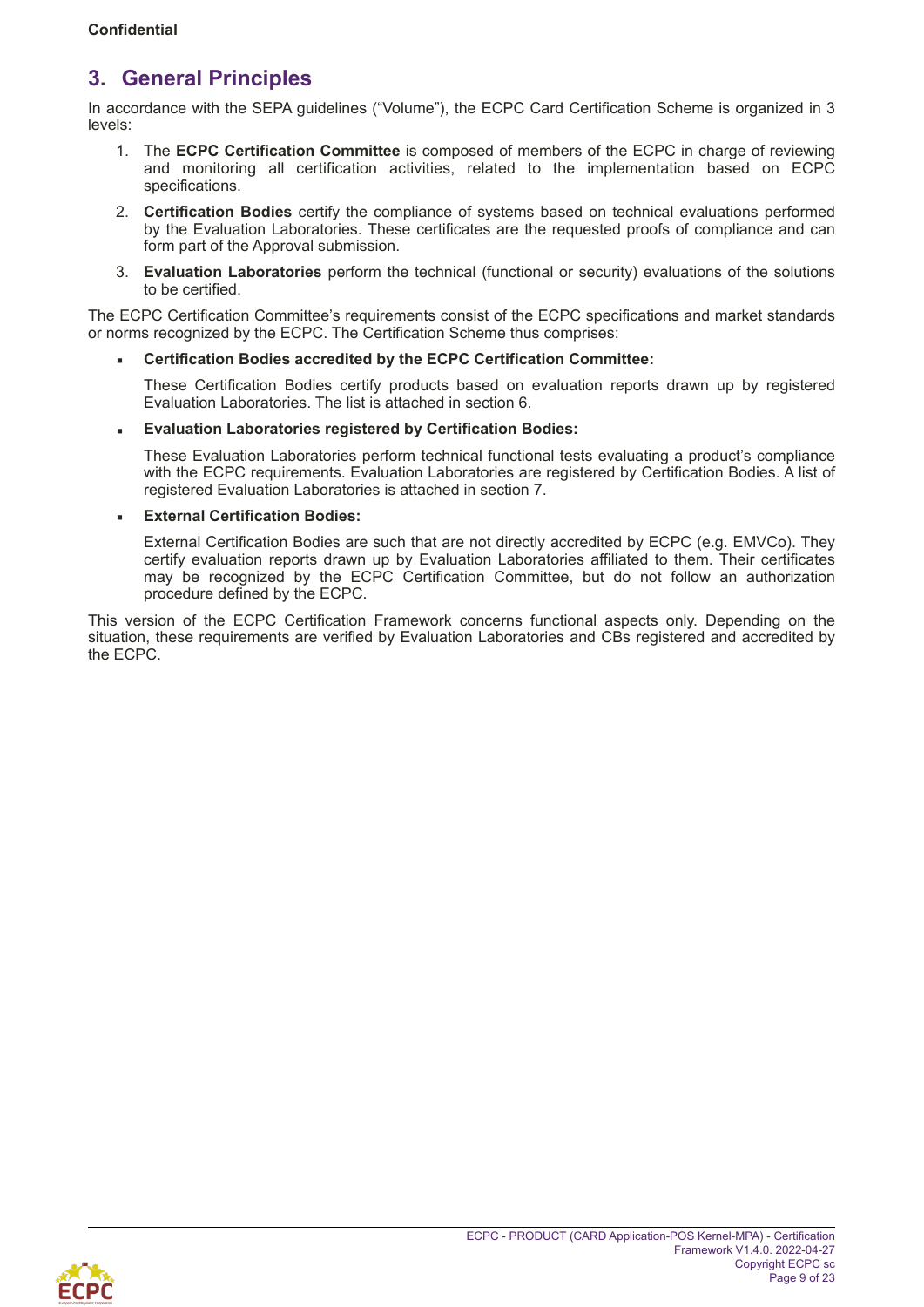# <span id="page-9-0"></span>**4. Certification Process**

### <span id="page-9-1"></span>**4.1. Main Flow**

The general organization of the certification process is presented below. Each phase mentioned in this diagram is detailed in the following paragraphs of this document.



### <span id="page-9-2"></span>**4.2. Registration Phase**

Before being allowed to request a Certification, the candidate Vendor must be registered by the ECPC by completing the registration form available online (europeancardpaymentcooperation.eu/).

### <span id="page-9-4"></span><span id="page-9-3"></span>**4.3. Certification Request Phase**

The Certification request submission phase shall be executed as follows and shall be documented in the Certification Body's procedures in accordance with the following requirements:

The Certification applicant submits a written Certification request by following the Certification Body's requirements as well as a filled and signed ICS to the Certification Body.

The ICS contains information about the Product identification and implementation that shall be validated by the Evaluation Laboratory chosen by the Certification applicant to test the Product.

As defined in the Certification request, some additional information as proof of evidence for EMV contact and/or contactless L1 and Entry point module (for kernel) have to be provided by the Vendor.

For the entry point module, an EMVCo Entry Point Approval must be provided. Exceptionally, an assessed test report produced by a test laboratory accredited by an ECPC accredited Certification Body may be accepted, if sustainable reasons can be provided.

The Certification Body verifies the consistency of the information contained in the ICS and assigns a unique Certification Number and an ICS number.

If everything is coherent the Certification Body validates the ICS and notifies its validation to the Certification Applicant and to the Evaluation Laboratory. In case of inconsistency in the ICS, the Certification Body returns it to the vendor for correction and copy it to the Evaluation Laboratory identified in the ICS.

Once the Certification request is received and the ICS is validated, the Certification request phase is completed. The Certification Body waits for the Test Reports submission to resume the Certification process.

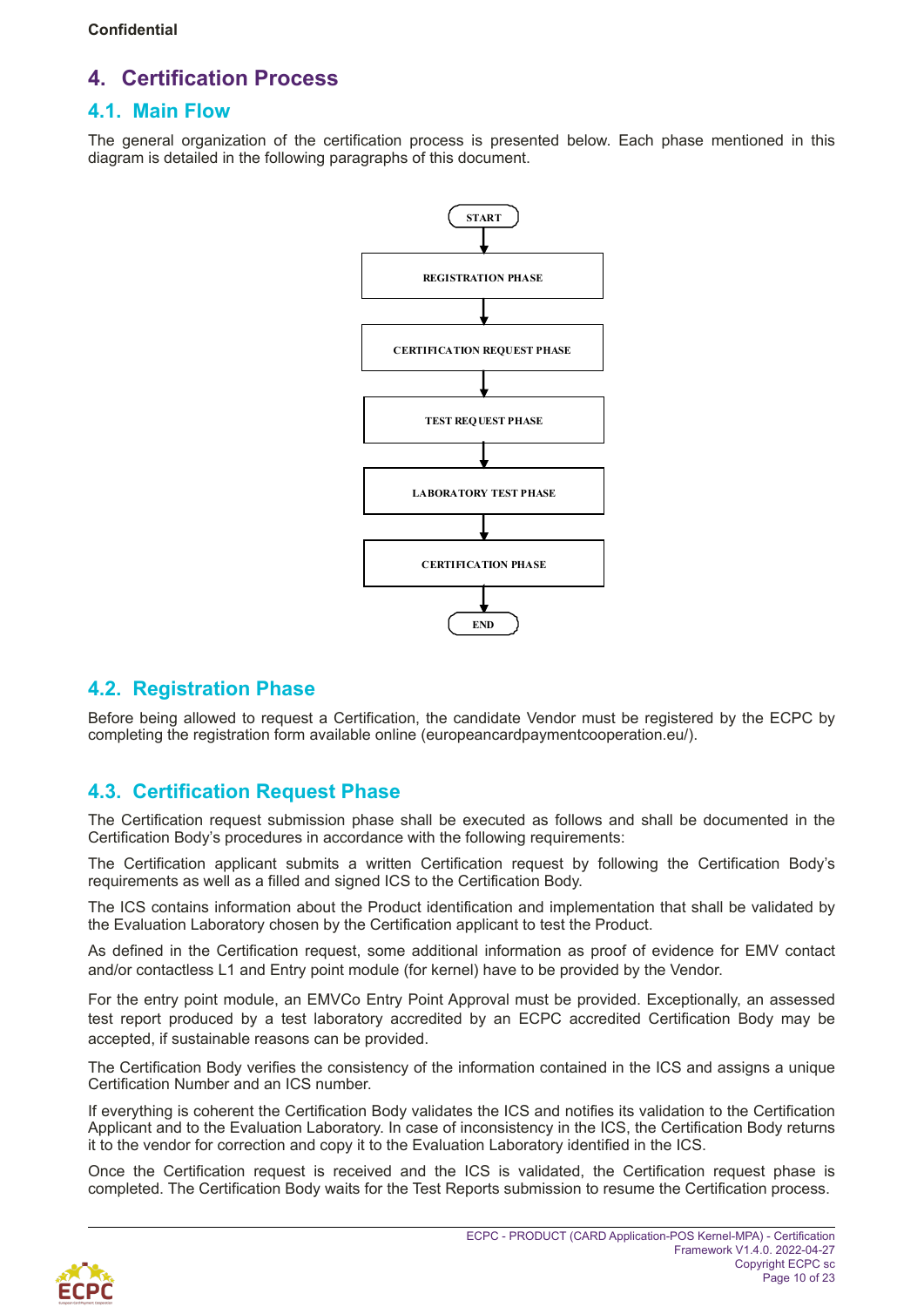### <span id="page-10-0"></span>**4.4. Test Request Phase**

The Vendor requests testing from an accredited Evaluation Laboratory. The validated ICS will specify to the Evaluation Laboratory which Certification Body will be evaluating the Test results for Certification.

The test request can take place at any time before the Test phase (cf [4.5](#page-10-1) [Laboratory Test Phase\)](#page-10-5) nevertheless it is recommended to schedule the test request submission following the Certification request submission since the Evaluation Laboratory shall use an ICS validated by the Certification Body (cf [4.3](#page-9-4) [Certification Request Phase\)](#page-9-4).

### <span id="page-10-5"></span><span id="page-10-1"></span>**4.5. Laboratory Test Phase**

The Test phase consists of the execution of test cases selected in the Test Specification based on the product implementation as described in the ICS.

After completing the test phase, the Vendor sends the digitally signed complete test report provided by the Evaluation Laboratory and the technical advice, in case of non-compliance, to the Certification Body or the Evaluation Laboratory sends both documents to the Certification Body, on behalf of the Vendor, which in this case will also receive a copy.

#### <span id="page-10-2"></span>**4.5.1. Validation of Test Tools**

The Evaluation Laboratories must use Validated Test Tools to perform the Certification tests of a Certification Product based on the ECPC Specifications.

Test tools must be validated by a Test Tool Validation Manager recognized by the ECPC Certification Committee.

The validated Test Tools are listed in Chapter [8 Appendix C: Validated Test Tools.](#page-16-0)

#### <span id="page-10-3"></span>**4.5.2. Test Tool Policy**

The ECPC relies on independent Test Tool Providers. To develop a Test Tool which can be used to perform Certification tests of a Product based on ECPC Specifications the Test Tool Provider must buy an ECPC licence to receive the most recent version of the ECPC Test Cases and the following updates. The licence request implies the following fees:

- ECPC Test Tool Provider Registration Fee
	- applies to the first registration to obtain an ECPC licence to receive and implement the most recent ECPC test cases.
- ECPC Test Tool Provider Maintenance Fee
	- applies to the reception of regular test case updates and the publication of the Validated Test Tools on the ECPC web page and its maintenance and is paid on a regular basis as decided by the ECPC.

The license is available online under (europeancardpaymentcooperation.eu/).

The Test Tool Provider must pay the Certification Body's Validation Manager for Test Tool validation.

Regarding the test tool improvement, the Certification Body could register up to 3 review session per year, for patches that update the tool but do not impact the test cases.

Evaluation Laboratories must sign a contract with a Test Tool Provider to use their Validated Test Tools. The business conditions to allow the usage of the Validated Test Tools are up to the Test Tool Provider.

### <span id="page-10-4"></span>**4.6. Certification Phase**

The Certification Body reviews all the elements involved in the compliance of the Certification Product with the requirements specified in the ECPC specifications. This means that the Laboratory's Test Report and

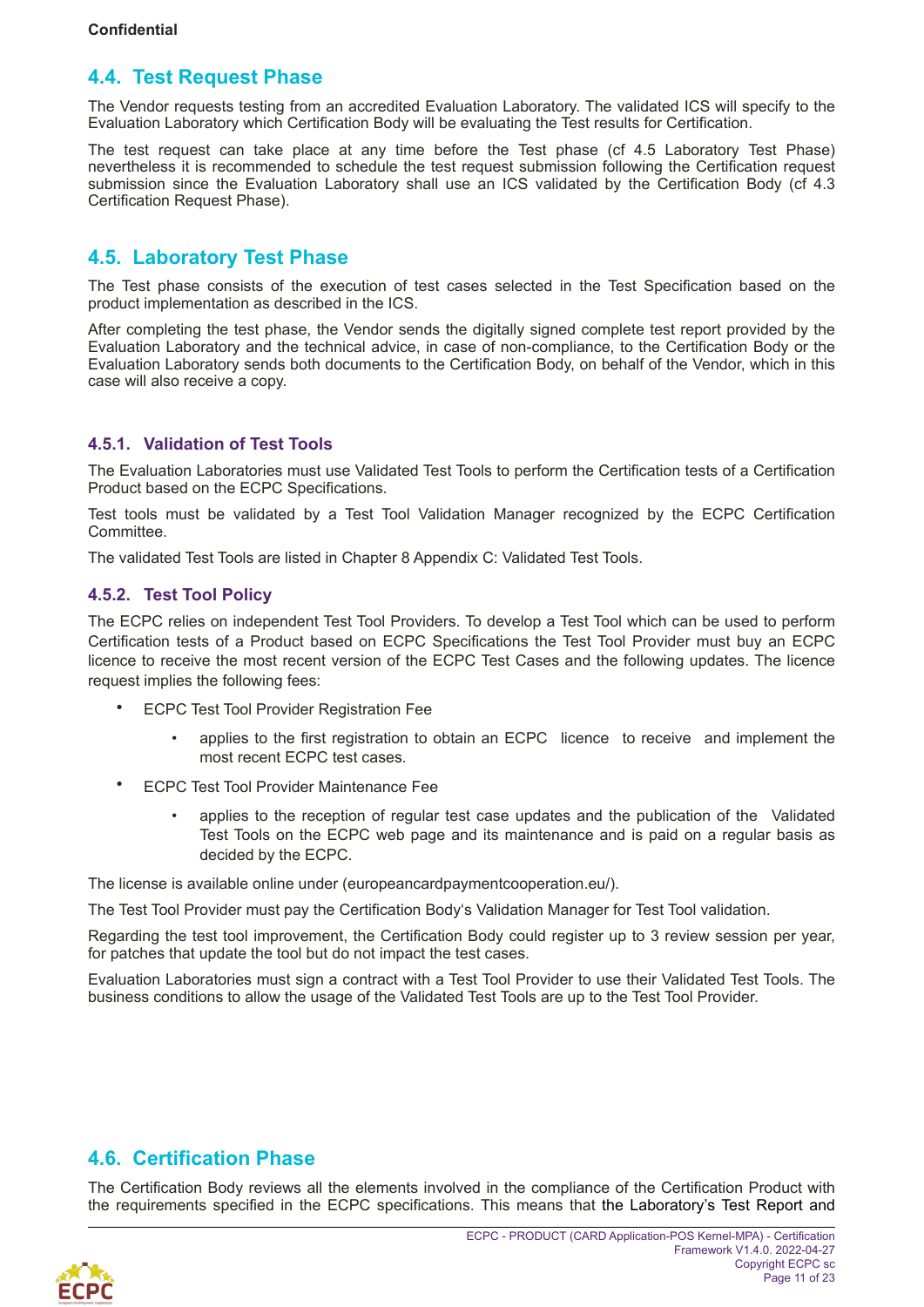technical advice, the scope and level of implementation, and specific discrepancies' impact, if there is any, will be taken into consideration to assess the compliance of the Product.

#### <span id="page-11-0"></span>**4.6.1. Evaluation of the compliance**

The Certification Body shall assign at least one person to review all information and results related to the Evaluation. The review shall be carried out by person(s) who have not been involved in the evaluation process.

The Certification Body produces a Certification report that contains or links to:

- A complete identification of the product or system, scope, specifications and Certification conditions as described in the ICS (e.g. Certification evaluation date…)
- Details on the evaluation conclusions and compliance analysis on all eventual encountered discrepancies including those about discrepancies that must be eliminated in order to meet the Certification criteria,
- If necessary, proposition of corrections and additional tests and evaluations to plan in order to meet the Certification criteria,

The Certification report shall be adapted for each type of Certification Product to be certified in corresponding process instructions.

#### <span id="page-11-1"></span>**4.6.2. Decision of Certification**

The Certification Body shall assign at least one expert or a group of experts of the Certification Body to take the Certification decision based on all information related to the evaluation, its review, and any other relevant information. The Certification decision shall be carried out by a person or group of persons that has not been involved in the process for evaluation of compliance.

The evaluation of compliance by the Certification Body and decision of Certification shall not be carried out by the same person.

The process of decision leading to grant (or not) the Certification to a Certification Product or system shall be documented for each type of product in the Certification Body's procedures.

The Certification decisions will be submitted to the Certification Committee to evidence that the Certification process has been correctly followed, to assess the impartiality of the decision.

If the decision is not favorable to grant a Certification, the Certification Body informs the Vendor about the decision and justifies this decision in a written statement and by transmitting the Certification report.

A copy of the Certification report is also sent to the ECPC Certification Committee.

In case the Vendor disagrees, he can choose to appeal the decision by sending a written notice, including data relevant for the Certification, to the Certification Body and to the ECPC Certification Committee.

The appeal will lead to the convention of a meeting or a conference call with the Certification Body and the ECPC Certification Committee in order that all parties can examine again the Certification file, including the Certification report and the additional data brought by the Vendor.

It is recommended to clarify open issues regarding the test results beforehand.

#### <span id="page-11-2"></span>**4.6.3. Certificate issuance**

If the decision is favorable to the Certification of the Certification Product, the Certification Body grants the Vendor a Certificate for that specific Certification Product.

The Certificate issued by the Certification Body is based on the template attached in the [Appendix E:](#page-22-1) [Template Certification Letter](#page-22-1) of the present document and contains at least the following information:

- Name, address and contact details of the Certification Body
- Certification Applicant's name, address and contact point
- Technical Name and Commercial Name (if different) of the certified product or system
- Type of certified product or system
- Versions of hardware and software including the OS version
- Name, version and dates of the specifications against which the product or system has been certified

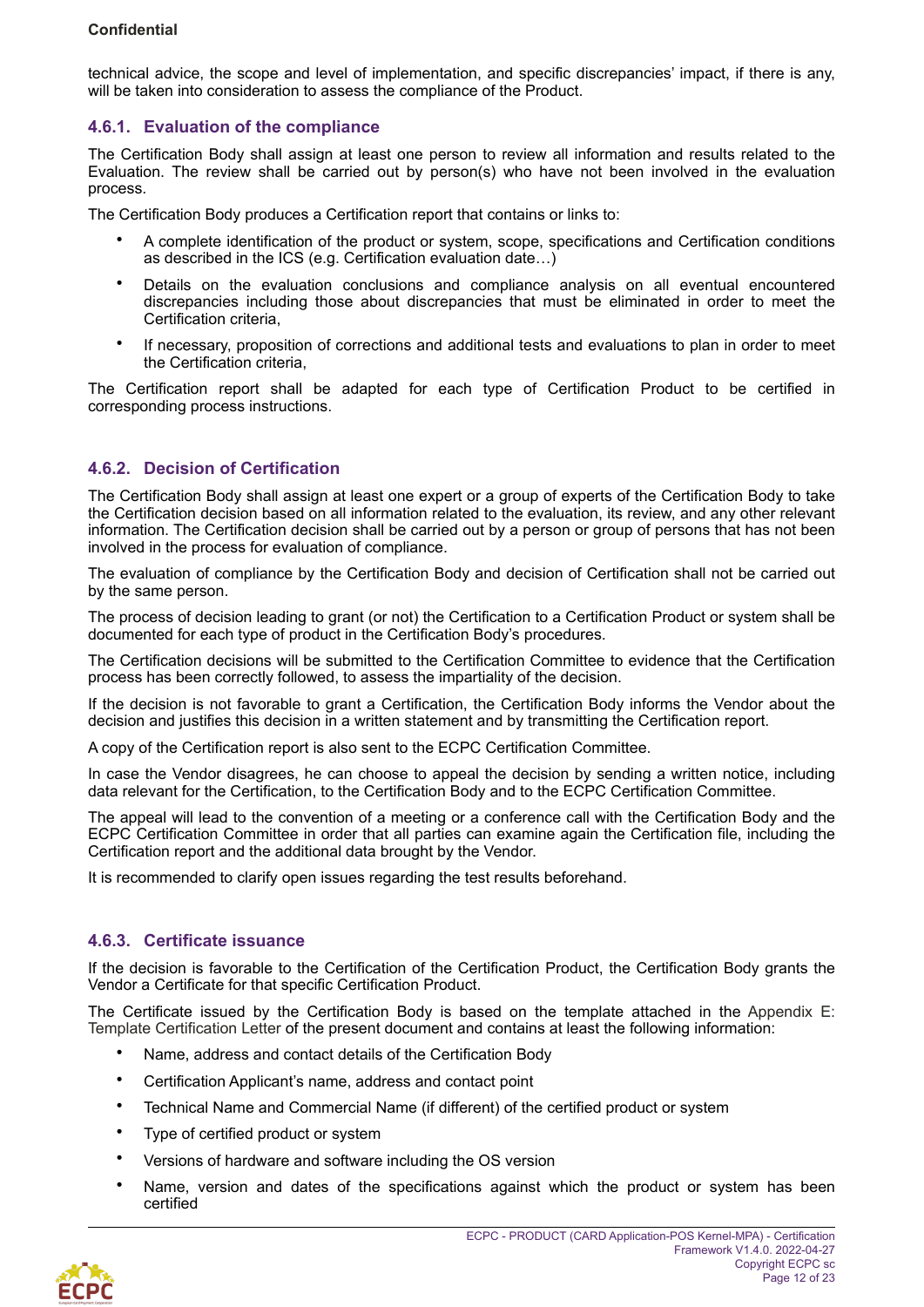#### **Confidential**

- Reference to the Test phase (Name and version of the Test Tool, version of the test plan, version and date of the test report, identification of the Evaluation Laboratory)
- Terms and conditions and non-responsibility statement of the Certification Body
- Start date of the Certificate
- Certification Body's signature
- The validated ICS will be attached as an annex to the Certificate

The Certificate will be sent, alongside with the Certification report, to the Certification Applicant the ECPC Certification Committee in copy.

#### <span id="page-12-0"></span>**4.6.4. Certification of product change**

Following a change on a product already certified, a vendor may request to get a certification process on a reduced scope.

In this case, according to the ICS defined, the scope for testing is studied by the Evaluation laboratory, which defines one that basis the tests to be performed (non-regression tests and appropriate tests). The Evaluation laboratory may ask the Certification Body for the validation of its decision. If the certification evaluation is successful, the vendor gets a Certification Letter for this new product. This letter will reference the original certificate.

#### *4.6.4.1.Example: Certification of antenna change*

In case of antenna change on a certified product, a vendor may request to get a certification. The vendor would need to provide a new ICS with reference to the original certificate, the antenna reference update and corresponding EMV contactless L1 proof of compliance to the Certification Body. No additional tests are required.

After validating this information received, the Certification Body issues a Certification Letter for this new product.

### <span id="page-12-1"></span>**4.7. Certification Fees**

Fees have to be paid by the Vendors to the ECPC for the registration process as follows:

- **ECPC Vendor Registration Fee** 
	- applies for the first registration as a vendor and necessary registration updates;
- ECPC Vendor Account Maintenance Fee
	- to be paid on a regular basis as defined by the ECPC for administration services and certification web page maintenance

Fees have to be paid by the Vendor to the Certification Body for the administration of the Certification process, according to the Certification Body's pricing policy. These Fees are bilaterally agreed.

Fees have to be paid by the Vendors to the Evaluation Laboratories for their Testing efforts according to the Evaluation Laboratory's pricing policy. These Fees are bilaterally agreed.

### <span id="page-12-2"></span>**4.8. Publication of the ECPC Certificates**

All certified products shall be published on a list of certified Products available without restriction on the ECPC website. Such list shall be maintained by each Certification Body and all lists are subject to monitoring by the ECPC Certification Committee.

Certificates and ICS of Certified Products shall not be considered confidential documents and can be presented upon request by Vendors, for example if requested by an Approval Body.

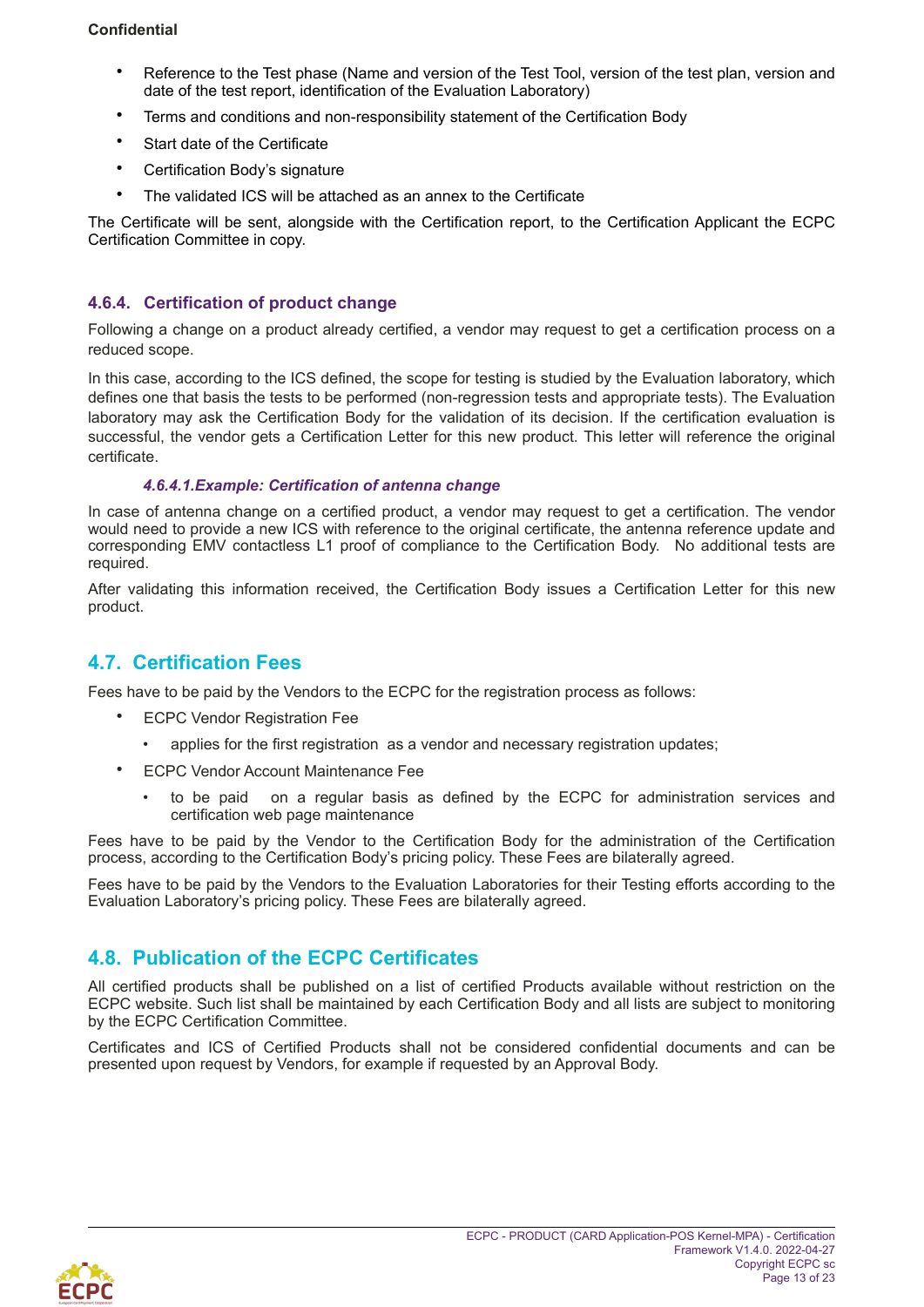# <span id="page-13-0"></span>**5. Life cycle of the Certification**

As detailed in section [4 Certification Process](#page-9-0), Product Certificates are granted by the Certification Body.

However, the status of a Certificate may evolve after issuance, in case one of the following happens:

### <span id="page-13-1"></span>**5.1. Termination**

If the validity of a Product Certificate may expire in case the certification is terminated by written request of the Vendor, the ECPC Certification Committee will take the following actions specified hereafter to ensure it provides no indication that the Product continues to be certified:

- Update the directory of certified Product accordingly.
- Confirm to the Vendor that the Product's certificate has been terminated.

### <span id="page-13-2"></span>**5.2. Discrepancy affecting the certification**

When a discrepancy with certification requirements is discovered, either as a result of surveillance or otherwise, the ECPC Certification Committee will determine the appropriate action to be taken, such as:

• Increased surveillance and investigation by the ECPC Certification Committee, as described by the ECPC requirements.

Surveillance and investigation may lead to corrections to be implemented by the Vendor in order to maintain the certificate until its original period of validity, if any.

Suspension of the certificate pending remedial action by the Vendor.

Both actions can be taken at the same time or separately. Also, surveillance and investigation may lead to suspension of the certificate depending on the severity of the discrepancy affecting the certification.

The ECPC Certification Committee shall then inform the Vendor and the Certification Body and take the appropriate action.

## <span id="page-13-3"></span>**5.3. Suspension of a Certificate**

If a certificate has been suspended, the ECPC certification committee shall take the following actions:

- Update the directory of certified Products accordingly.
- Notify the Vendor of the suspension and inform the Vendor of the required time frame to correct the causes that have led to the suspension.
- Inform the Certification Body of the decision to temporarily suspend the ECPC certificate.

In the case where no correction could be implemented by the Vendor during the time frame notified by the ECPC certificate, the Product certificate will be withdrawn.

## <span id="page-13-4"></span>**5.4. Withdrawal of a Certificate**

In case of withdrawal of Certificate, the ECPC certification committee shall take the following actions and ensure it provides no indication that the Product continues to be certified:

- Update the directory of certified Products accordingly.
- Inform the Certification Body of the decision to withdraw the ECPC Product Certificate.
- Confirm to the Product Vendor that the Product Certificate has been withdrawn.

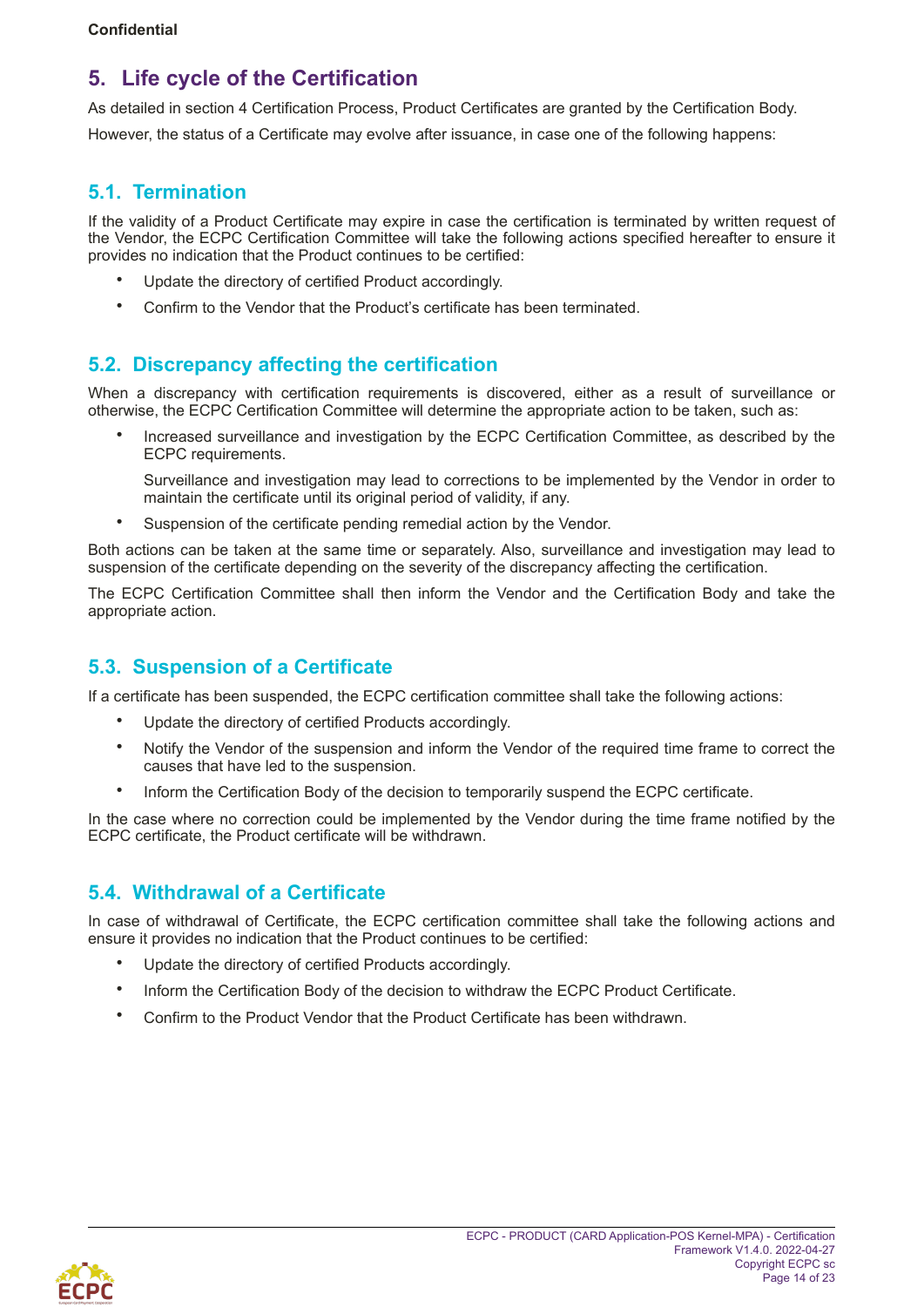# <span id="page-14-1"></span><span id="page-14-0"></span>**6. Appendix A: Accredited Certification Bodies**

At the time of publication of this Rulebook, the following Certification Bodies were accredited (or are in the process to be accredited) by the ECPC certification committee.

| <b>CB Name</b> | <b>Accredited Scope</b>            | <b>Status</b> | Location                                          | <b>Contact</b>                    |
|----------------|------------------------------------|---------------|---------------------------------------------------|-----------------------------------|
| <b>PayCert</b> | - Card Application<br>- POS Kernel | Accredited    | 48 rue Montmartre<br>75002 Paris<br><b>FRANCE</b> | www.paycert.eu<br>info@paycert.eu |

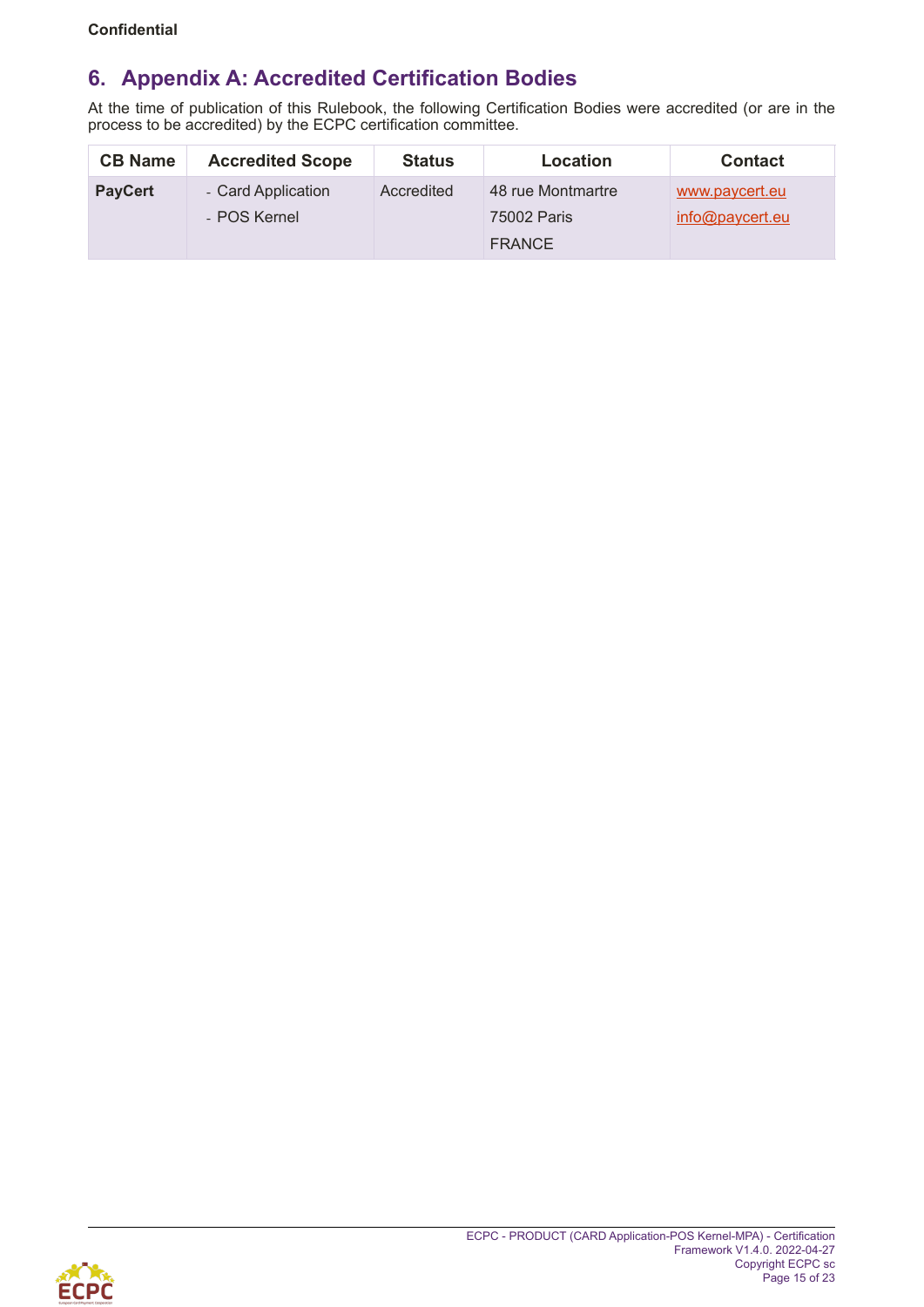# <span id="page-15-1"></span><span id="page-15-0"></span>**7. Appendix B: Evaluation Laboratories registered**

At the time of publication of this Rulebook, the following Evaluation Laboratories were registered or are in the process to be registered) by the ECPC Certification Committee.

| <b>Evaluation</b><br>Laboratory<br><b>Name</b> | <b>Registration Scope</b>                            | <b>Registration</b><br><b>Status</b> | Location                                                                                              | <b>Contact</b> |
|------------------------------------------------|------------------------------------------------------|--------------------------------------|-------------------------------------------------------------------------------------------------------|----------------|
| <b>Elitt</b>                                   | <b>Card Application</b><br>$\bullet$<br>(Functional) | Registered                           | Campus Technologique<br>Effiscience<br>9, rue Léopold Sedar<br>Senghor<br>14460 COLOMBELLES<br>France | www.elitt.com  |
| <b>Fime</b>                                    | <b>POS Kernel</b><br>٠                               | Registered                           | 8 rue Commodore J.H Hallet<br>14000 Caen<br>France                                                    | www.fime.com   |

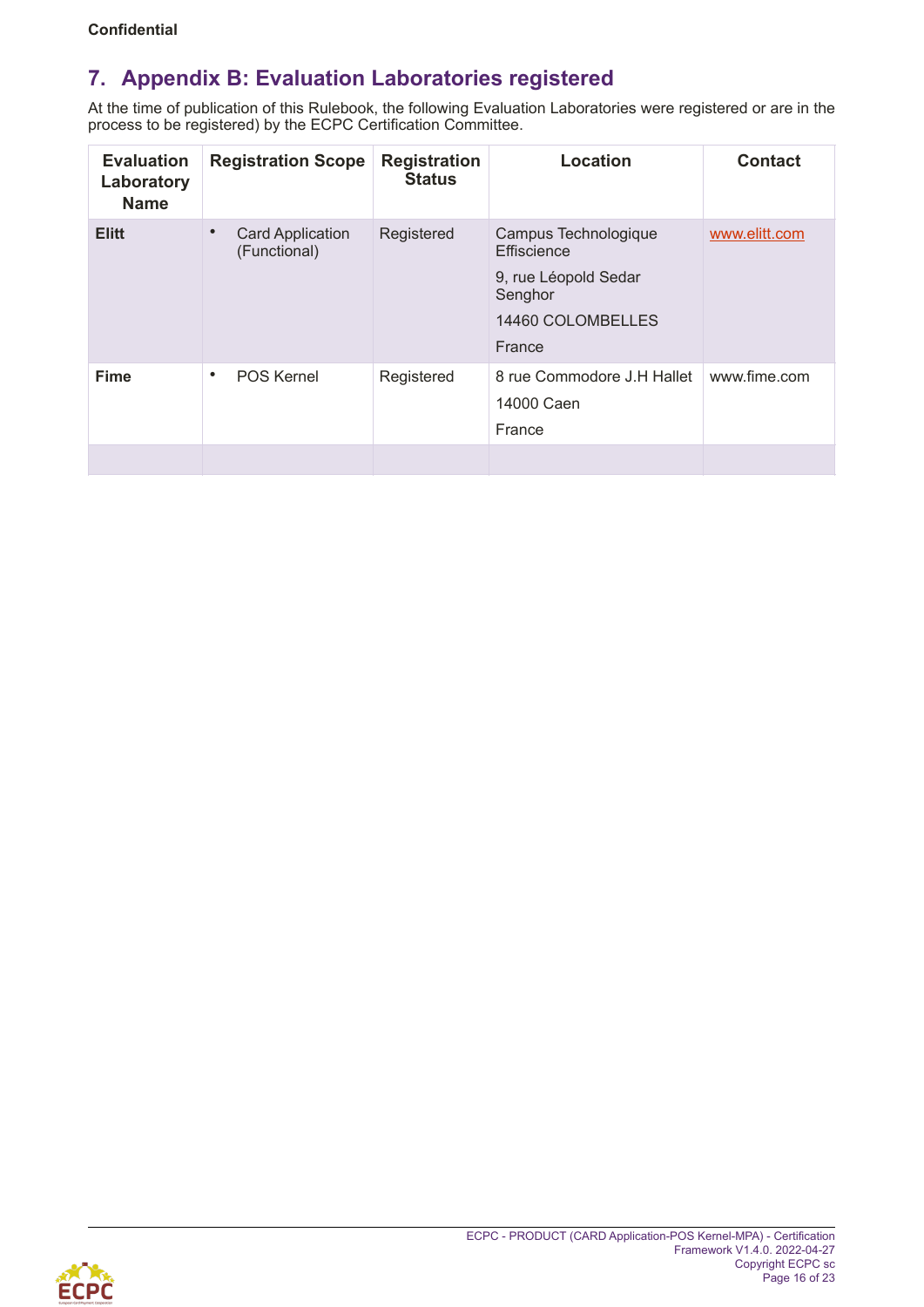# <span id="page-16-0"></span>**8. Appendix C: Validated Test Tools**

Please refer to ECPC website ([https://europeancardpaymentcooperation.eu/docs/#certification-related](https://europeancardpaymentcooperation.eu/docs/%23certification-related-documents)[documents\)](https://europeancardpaymentcooperation.eu/docs/%23certification-related-documents) or contact PayCert ([info@paycert.eu\)](mailto:info@paycert.eu) for getting the list of validated test tools.

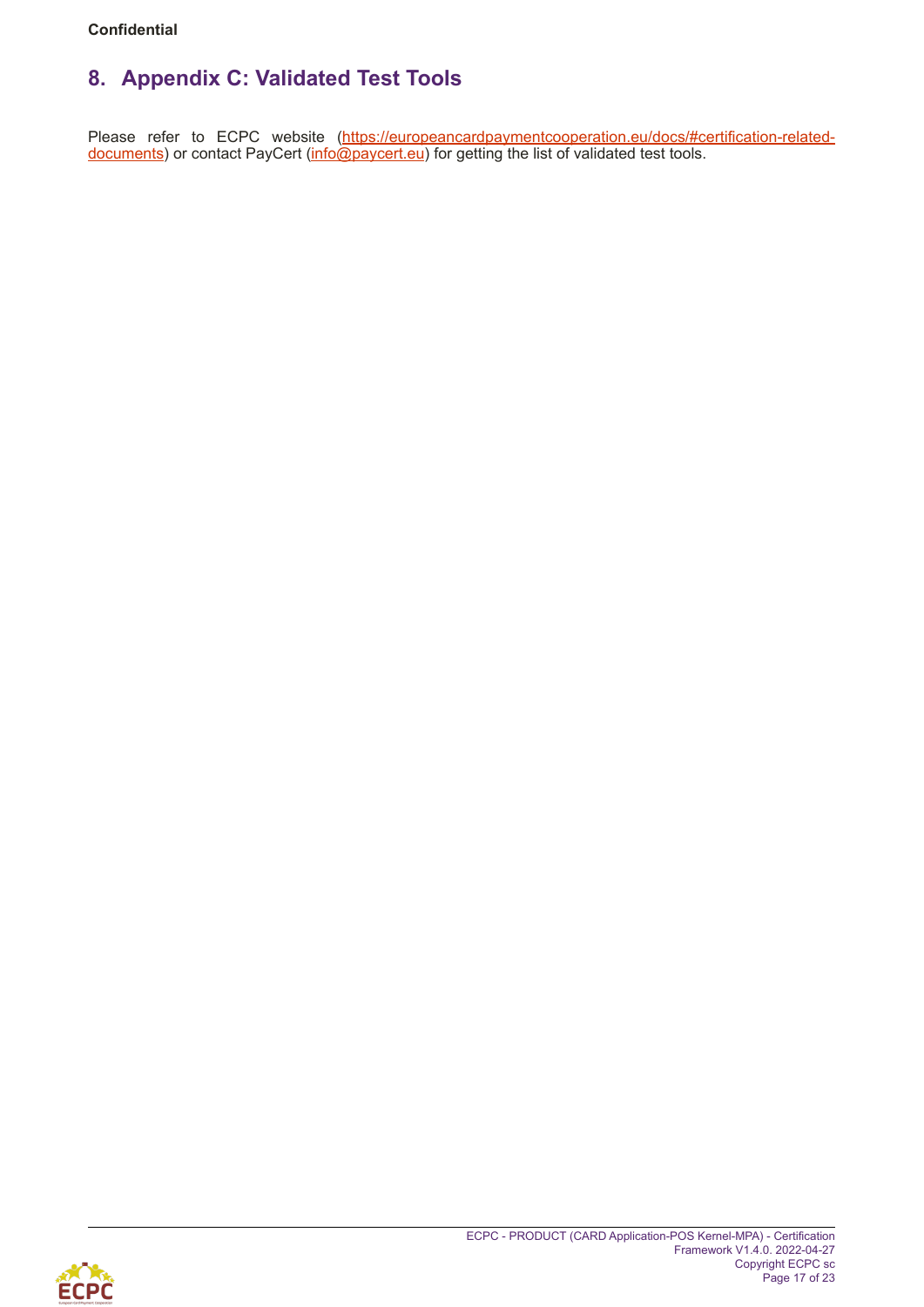# <span id="page-17-0"></span>**9. Appendix D: Certification Check List**

# <span id="page-17-1"></span>**9.1. Certification ADMINISTRATION**

| To be filled by the Certification Body |                                             |  |
|----------------------------------------|---------------------------------------------|--|
| <b>Certificate NUMBER</b>              | Click Here to Enter Text.                   |  |
| <b>Certificate FILE DATE</b>           | Click Here to Enter Text.                   |  |
| <b>Certification FILE STATUS</b>       | 1. Certification Request                    |  |
|                                        | 2. Validated Certificate Request            |  |
|                                        | 3. Test Reports Submitted                   |  |
|                                        | <b>Decision of Certification</b><br>$4_{-}$ |  |

# <span id="page-17-2"></span>**9.2. #1 - Certificate REQUEST**

| To be filled by the Candidate                                                   |                                                                       |
|---------------------------------------------------------------------------------|-----------------------------------------------------------------------|
| <b>REQUEST DATE</b>                                                             | Click Here to Enter Text.                                             |
| <b>REQUEST TYPE</b>                                                             | New Product<br>Product Change                                         |
|                                                                                 | If Product Change, please provide the previous Certificate<br>number: |
|                                                                                 | <b>Click Here to Enter Text.</b>                                      |
|                                                                                 | If Product Change, please provide a list of changes:                  |
|                                                                                 | Click Here to Enter Text.                                             |
|                                                                                 |                                                                       |
| <b>VENDOR IDENTIFICATION</b>                                                    | Name: Click Here to Enter Text.                                       |
|                                                                                 | Adress: Click Here to Enter Text.                                     |
|                                                                                 | <b>Contact Name: Click Here to Enter Text.</b>                        |
|                                                                                 | Contact Telephone: Click Here to Enter Text.                          |
|                                                                                 | <b>Contact Email:</b> Click Here to Enter Text.                       |
| <b>VENDOR BILLING INFORMATION</b>                                               | <b>Company VAT Number</b>                                             |
|                                                                                 | <b>Billing contact name:</b>                                          |
|                                                                                 | Billing contact e-mail address:                                       |
|                                                                                 | Billing address (if different from default address):                  |
|                                                                                 | Purchase Order Number / reference to be mentioned on the<br>invoice:  |
| <b>EVALUATION LABORATORY</b>                                                    | Name: Click Here to Enter Text.                                       |
|                                                                                 | <b>Contact Name: Click Here to Enter Text.</b>                        |
|                                                                                 | Contact Email: Click Here to Enter Text.                              |
| <b>CERTIFICATION BODY</b>                                                       | Name:                                                                 |
|                                                                                 | <b>Contact Name:</b>                                                  |
|                                                                                 | <b>Contact Email:</b>                                                 |
| <b>ADDITIONAL INFORMATION</b><br><b>ABOUT THE CERTICATION</b><br><b>REQUEST</b> | Click Here to Enter Text.                                             |

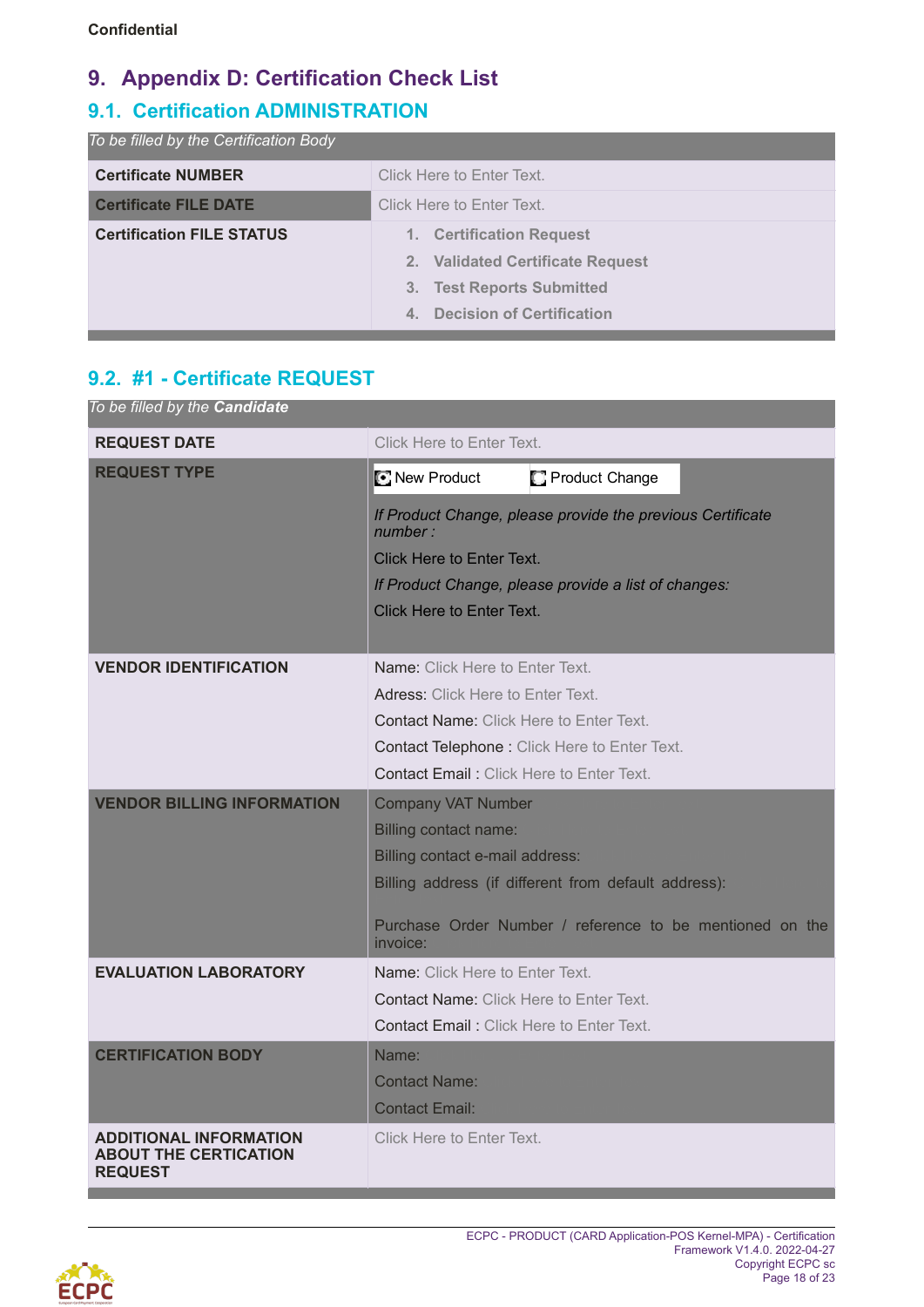### <span id="page-18-0"></span>**9.2.1. IDENTIFICATION OF THE CARD APPLICATION (Only if the Product is a Card)**

| <b>CARD PRODUCT IDENTIFICATION</b> | Marketing Name: Click Here to Enter Text.<br><b>Technical Name: Click Here to Enter Text.</b>          |
|------------------------------------|--------------------------------------------------------------------------------------------------------|
|                                    | Application Life Cycle Data (Tag '9F7E') : Click Here to Enter<br>Text.                                |
| <b>PRODUCT TYPE</b>                | $\Box$ Contact                                                                                         |
|                                    | $\Box$ Dual                                                                                            |
| <b>INTEGRATED CIRCUIT (IC)</b>     | Manufacturer: Click Here to Enter Text.                                                                |
|                                    | <b>Full Name: Click Here to Enter Text.</b>                                                            |
|                                    | Identifier: Click Here to Enter Text. (2 bytes assigned by the chip<br>manufacturer - Life Cycle Data) |
| <b>OPERATING SYSTEM (OS)</b>       | Click Here to Enter Text.                                                                              |
| <b>ATR VALUE</b>                   | Click Here to Enter Text.                                                                              |
| <b>CPACE APPLICATION</b>           | Name: Click Here to Enter Text.                                                                        |
|                                    | ECPC Application Specification & Version : Click Here to Enter<br>Text.                                |
|                                    | ■ the ICS associated to the test plan must be provided                                                 |
| <b>OTHER(s) APPLICATION(s)</b>     | Name: Click Here to Enter Text.                                                                        |
|                                    | Application Specification: Click Here to Enter Text.                                                   |
|                                    | Name: Click Here to Enter Text.                                                                        |
|                                    | Application Specification: Click Here to Enter Text.                                                   |
|                                    | <b>Name:</b> Click Here to Enter Text.                                                                 |
|                                    | Application Specification: Click Here to Enter Text.                                                   |
|                                    | Name: Click Here to Enter Text.                                                                        |
|                                    | Application Specification: Click Here to Enter Text.                                                   |

<span id="page-18-1"></span>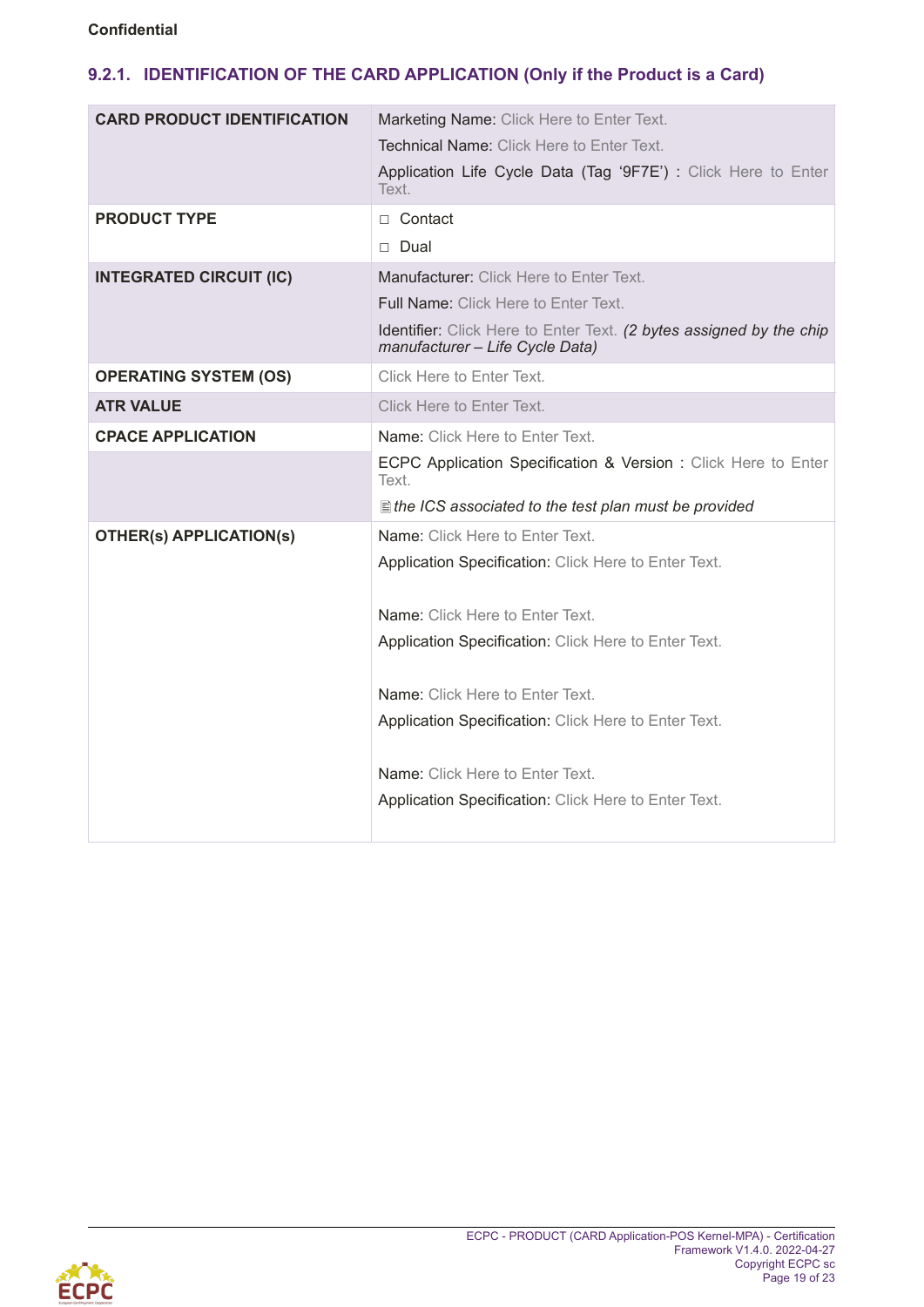### <span id="page-19-0"></span>**9.2.2. IDENTIFICATION OF THE POS Kernel (only if the Product is a POS Kernel)**

| <b>POS Kernel</b>             | Manufacturer: Click Here to Enter Text.<br><b>Full Name: Click Here to Enter Text.</b> |  |
|-------------------------------|----------------------------------------------------------------------------------------|--|
|                               | <b>Version: Click Here to Enter Text.</b>                                              |  |
|                               | Unique Identifier: Click Here to Enter Text.                                           |  |
| <b>POS Kernel Environment</b> | Reader/Terminal containing the POS Kernel: Click Here to Enter<br>Text.                |  |
|                               | <b>Reader Terminal Version: Click Here to Enter Text.</b>                              |  |
|                               | Reader Terminal Operating System: Click Here to Enter Text.                            |  |
|                               |                                                                                        |  |
|                               | $\blacksquare$ Mono kernel<br>$\blacksquare$ Multi-kernel POS                          |  |
|                               | If Multi-Kernel POS architecture                                                       |  |
|                               | Entry Point application or equivalent Name: Click Here to Enter<br>Text.               |  |
|                               | Entry Point application or equivalent Version: Click Here to Enter<br>Text.            |  |
| <b>CPACE Reference</b>        | <b>ECPC Application Specification &amp; Version:</b> Click Here to Enter<br>Text.      |  |
|                               | $\equiv$ the ICS associated to the test plan must be provided                          |  |

### <span id="page-19-1"></span>**9.2.3. IDENTIFICATION OF THE MPA (only if the Product is a MPA)**

| <b>MPA</b>             | <b>Manufacturer:</b> Click Here to Enter Text.                                           |                    |
|------------------------|------------------------------------------------------------------------------------------|--------------------|
|                        | <b>Full Name:</b> Click Here to Enter Text.<br><b>Version:</b> Click Here to Enter Text. |                    |
|                        |                                                                                          |                    |
|                        | <b>SDK Name: Click Here to Enter Text.</b>                                               |                    |
|                        | <b>SDK Version: Click Here to Enter Text.</b>                                            |                    |
| <b>MPA Environment</b> | Supported Mobile phone OS type:                                                          |                    |
|                        | $\blacksquare$ Android                                                                   | $\Xi_{\text{iOS}}$ |
|                        | $\blacksquare$ Other                                                                     |                    |
|                        |                                                                                          |                    |
| <b>CPACE Reference</b> | ECPC Application Specification & Version: Click Here to Enter<br>Text.                   |                    |
|                        | $\equiv$ the ICS associated to the test plan must be provided                            |                    |
|                        |                                                                                          |                    |

| <b>FOR THE VENDOR</b> | <b>Name:</b> Click Here to Enter Text.     |
|-----------------------|--------------------------------------------|
|                       | <b>Position:</b> Click Here to Enter Text. |
|                       | <b>Date:</b> Click Here to Enter Text.     |
|                       | Signature:                                 |
|                       |                                            |
|                       |                                            |

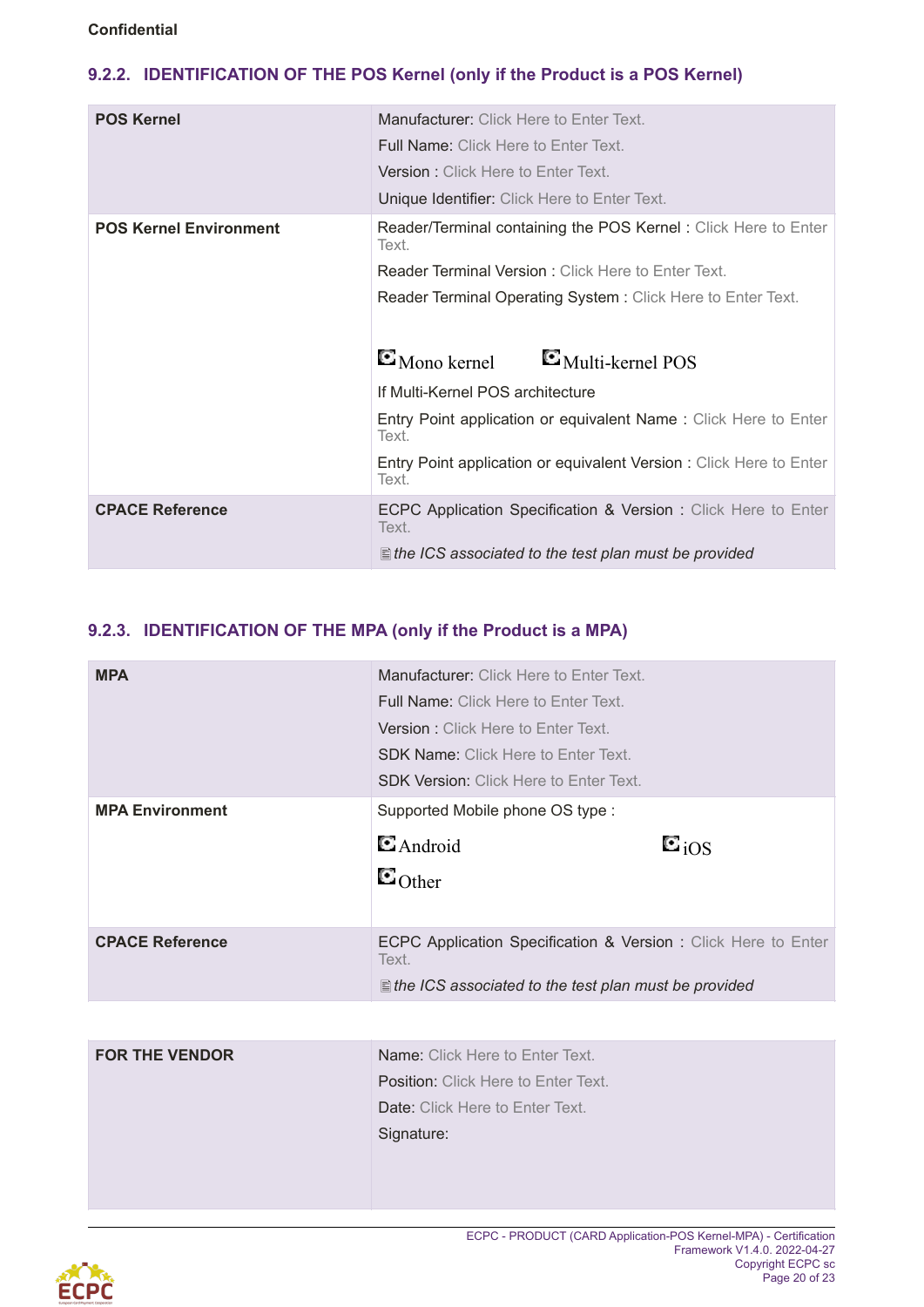# <span id="page-20-0"></span>**9.3. #2 - ELIGIBILITY OF THE SOLUTION**

| To be filled by the Certification Body |                           |
|----------------------------------------|---------------------------|
| DATE OF THE REGISTRATION               | Click Here to Enter Text. |
| <b>STATUS OF THE</b>                   |                           |
| <b>Certification REQUEST</b>           | Comments:                 |
|                                        |                           |
|                                        |                           |
|                                        |                           |
|                                        |                           |
|                                        |                           |

# <span id="page-20-1"></span>**9.4. #3 – Evaluation Reports SUBMISSION**

| To be filled by the <b>Candidate</b>                           |                           |  |
|----------------------------------------------------------------|---------------------------|--|
| $\equiv$ Please join documents to the Certification Check List |                           |  |
| <b>SUBMISSION DATE</b>                                         | Click Here to Enter Text. |  |

*In case of a New Product, the following proof of compliance must be submitted to the Certification Body for third-party validation.*

| <b>CARD Certification Prerequisite</b><br><b>REQUIREMENTS</b><br>(only if the Product is a Card)             | Proof of compliance - EMV Contact Level 1 (Electrical &<br>Protocol):<br><b>Ref.:</b> Click Here to Enter Text.<br>Proof of compliance – EMV Contactless Level 1 (Analog &<br>Digital):<br>In the case of contactless interface is active on the card product<br><b>Ref.:</b> Click Here to Enter Text. |
|--------------------------------------------------------------------------------------------------------------|---------------------------------------------------------------------------------------------------------------------------------------------------------------------------------------------------------------------------------------------------------------------------------------------------------|
| <b>POS Kernel Certification</b><br><b>Prerequisite REQUIREMENTS</b><br>(only if the Product is a POS Kernel) | Proof of compliance - EMV Contact Level 1:<br><b>Ref.:</b> Click Here to Enter Text.<br>Proof of compliance - EMV Contact Level 2:<br><b>Ref.:</b> Click Here to Enter Text.<br>Proof of compliance - EMV ContactLess:<br><b>Ref.:</b> Click Here to Enter Text.                                        |
| <b>MPA Certification Prerequisite</b><br><b>REQUIREMENTS</b><br>(only if the Product is a MPA)               | To be defined                                                                                                                                                                                                                                                                                           |

*In case of Product Change, the list of proof of compliance is detailed in the [section #2 – Evaluation Roadmap](#page-18-1) of this document. Such documents must be submitted to the Certification Body for validation.*

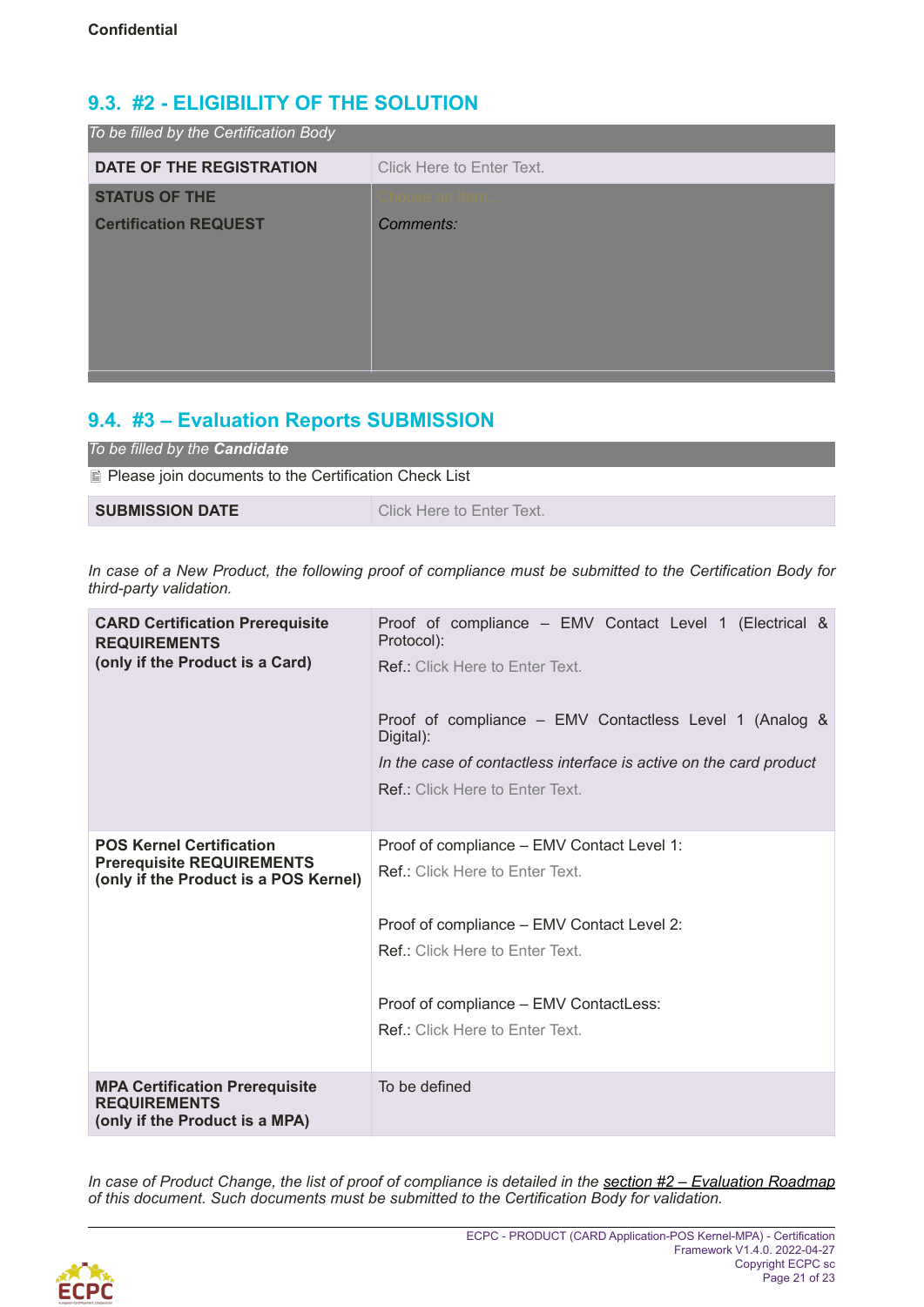## <span id="page-21-0"></span>**9.5. #4a – FILES VALIDATION**

| To be filled by the Certification Body |                                                          |
|----------------------------------------|----------------------------------------------------------|
| <b>VALIDATION DATE</b>                 | Click Here to Enter Text.                                |
| <b>DISCREPANCY ANALYSIS</b>            | <b>Number of Discrepancies:</b><br>List of Discrepancy:  |
| <b>CB CONCLUSION</b>                   | Choose an Item<br>Comments:<br>Click Here to Enter Text. |

# <span id="page-21-1"></span>**9.6. #4b – Certification DECISION**

| To be filled by the Certification Body |  |
|----------------------------------------|--|
| Click Here to Enter Text.              |  |
|                                        |  |
| Comments:                              |  |
|                                        |  |
|                                        |  |
|                                        |  |

| <b>For the Certification Body</b> | Name: Click Here to Enter Text.            |
|-----------------------------------|--------------------------------------------|
|                                   | <b>Position:</b> Click Here to Enter Text. |
|                                   | Date: Click Here to Enter Text.            |
|                                   | Signature:                                 |
|                                   |                                            |
|                                   |                                            |
|                                   |                                            |